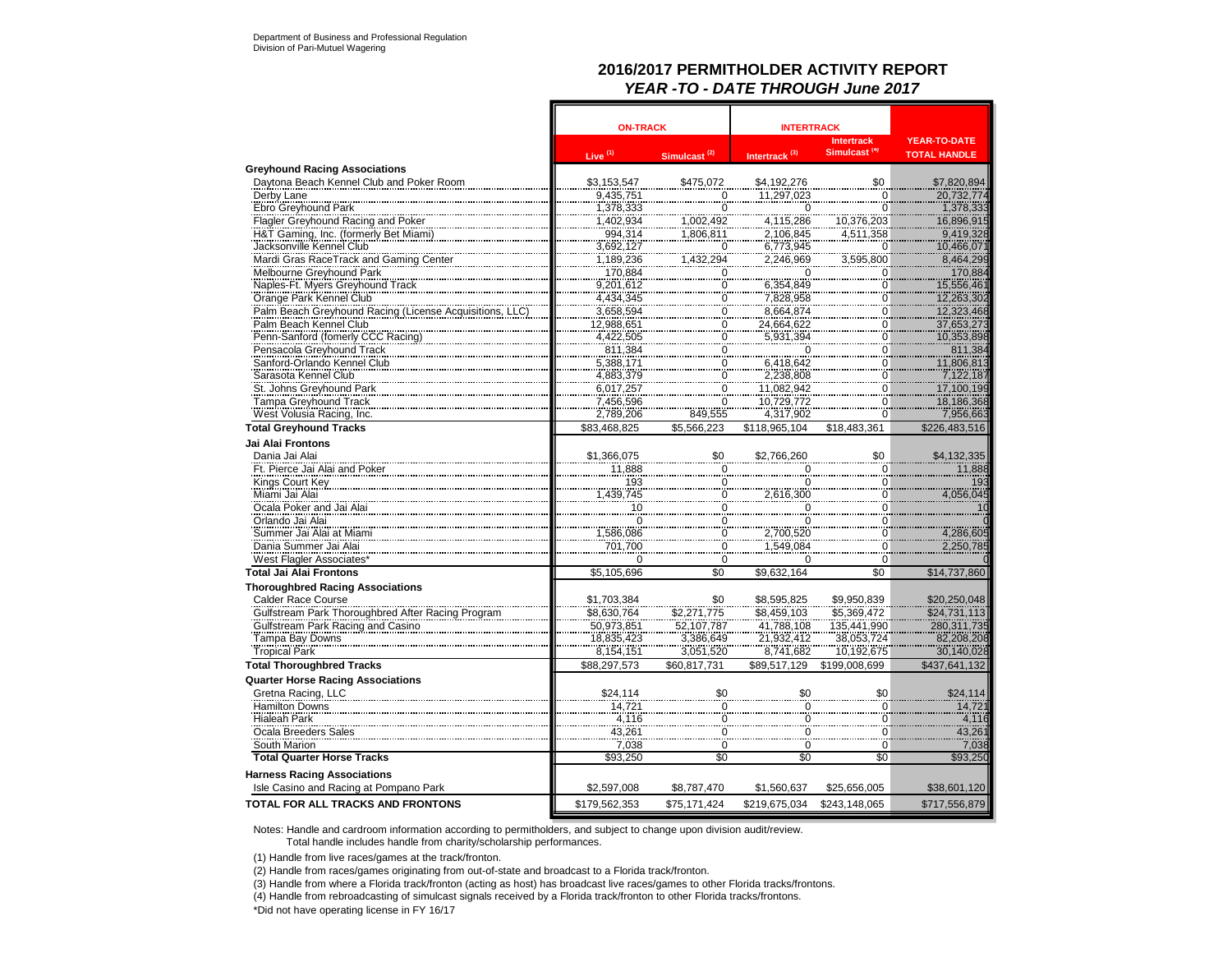### JULY 2016 PERMITHOLDER ACTIVITY REPORT

|                                                         | <b>ON-TRACK</b> |                          | <b>INTERTRACK</b>         | <b>JULY</b>              |                |
|---------------------------------------------------------|-----------------|--------------------------|---------------------------|--------------------------|----------------|
|                                                         |                 |                          |                           | <b>Intertrack</b>        | <b>TOTAL</b>   |
|                                                         | Live $(1)$      | Simulcast <sup>(2)</sup> | Intertrack <sup>(3)</sup> | Simulcast <sup>(4)</sup> | <b>HANDLE</b>  |
| <b>Greyhound Racing Associations</b>                    |                 |                          |                           |                          |                |
| Davtona Beach Kennel Club and Poker Room                | \$0             | \$0                      | \$0                       | \$0                      | \$0            |
| Derby Lane                                              | $\Omega$        | $\Omega$                 | $\Omega$                  | $\mathbf 0$              | $\Omega$       |
| Ebro Greyhound Park                                     | 459.536         | $\mathbf 0$              | $\Omega$                  | $\mathbf 0$              | 459,536        |
| Flagler Greyhound Racing and Poker                      | 348,661         | 179,636                  | 927,164                   | 1,878,234                | 3,333,694      |
| H&T Gaming, Inc. (formerly Bet Miami)                   | $\Omega$        | $\frac{0}{0}$            | $\Omega$                  | $\mathbf 0$              |                |
| Jacksonville Kennel Club                                | 1,392,572       |                          | 2,333,816                 | $\overline{0}$           | 3,726,388      |
| Mardi Gras RaceTrack and Gaming Center                  | $\overline{0}$  | $\frac{0}{0}$            | Ō                         | $\overline{0}$           | $\bf{0}$       |
| Melbourne Greyhound Park                                | $\overline{0}$  |                          | $\Omega$                  | $\overline{0}$           | $\overline{0}$ |
| Naples-Ft. Myers Greyhound Track                        | $\mathbf 0$     | $\frac{8}{0}$            | $\Omega$                  | $\mathbf 0$              | $\mathbf{0}$   |
| Orange Park Kennel Club                                 | Ō               | $\frac{8}{0}$            | $\Omega$                  | $\overline{0}$           | $\overline{0}$ |
| Palm Beach Greyhound Racing (License Acquisitions, LLC) | 1,345,714       | $\frac{8}{0}$            | 3,042,079                 | $\overline{0}$           | 4,387,793      |
| Palm Beach Kennel Club                                  | 0               | 0                        | $\Omega$                  | 0                        | $\Omega$       |
| Penn-Sanford (fomerly CCC Racing)                       | 919,453         | $\overline{0}$           | 1,235,894                 | $\mathbf 0$              | 2,155,347      |
| Pensacola Greyhound Track                               | 187,720         | $\overline{0}$           | $\Omega$                  | Ō                        | 187,720        |
| Sanford-Orlando Kennel Club                             | $\overline{0}$  | $\mathsf 0$              | $\Omega$                  | $\mathbf 0$              | $\mathbf 0$    |
| Sarasota Kennel Club                                    | $\mathbf 0$     | $\mathbf 0$              | $\Omega$                  | $\mathbf 0$              | $\Omega$       |
| St. Johns Greyhound Park                                | $\Omega$        | $\pmb{0}$                | $\Omega$                  | $\mathbf 0$              | $\Omega$       |
| <b>Tampa Greyhound Track</b>                            | 1,372,615       | $\overline{0}$           | 1,879,254                 | $\overline{0}$           | 3,251,868      |
| West Volusia Racing, Inc.                               | 676.882         | 217.499                  | 822.660                   | $\Omega$                 | 1,717,041      |
| <b>Total Greyhound Tracks</b>                           | \$6,703,151     | \$397,135                | \$10,240,867              | \$1,878,234              | \$19,219,387   |
| Jai Alai Frontons                                       |                 |                          |                           |                          |                |
| Dania Jai Alai                                          | \$0             | \$0                      | \$0                       | \$0                      | \$0            |
|                                                         |                 |                          |                           |                          |                |
| Ft. Pierce Jai Alai and Poker                           | $\mathbf 0$     | $\mathbf 0$              | $\mathbf 0$               | 0                        | $\mathbf{0}$   |
| Miami Jai Alai                                          | $\mathbf 0$     | 0                        | $\mathbf 0$               | $\Omega$                 |                |
| Ocala Poker and Jai Alai                                | $\overline{0}$  | $\overline{0}$           | $\mathbf 0$               | $\Omega$                 |                |
| Orlando Jai Alai                                        | $\mathbf 0$     | 0                        | $\Omega$                  | 0                        | $\Omega$       |
| Summer Jai Alai at Miami                                | 344,882         | 0                        | 541,607                   | $\mathbf 0$              | 886,489        |
| Dania Summer Jai Alai                                   | $\Omega$        | $\Omega$                 | $\Omega$                  | $\Omega$                 | $\Omega$       |
| <b>Total Jai Alai Frontons</b>                          | \$344,882       | \$0                      | \$541,607                 | \$0                      | \$886,489      |
| <b>Thoroughbred Racing Associations</b>                 |                 |                          |                           |                          |                |
| <b>Calder Race Course</b>                               | \$0             | \$0                      | \$0                       | \$0                      | \$0            |
| Gulfstream Park Thoroughbred After Racing Program       | 4,449,913       | \$804.324                | \$4,003,882               | \$1,870,313              | \$11,128,432   |
| Gulfstream Park Racing and Casino                       | 111,624         | 4,652,029                | 165,221                   | 11,787,097               | 16,715,970     |
| Tampa Bay Downs                                         | 96,439          | 390,015                  | 114,839                   | 4,775,097                | 5,376,391      |
|                                                         |                 |                          |                           |                          |                |
| <b>Tropical Park</b>                                    | $\Omega$        | $\Omega$                 | $\Omega$                  | $\Omega$                 | $\Omega$       |
| <b>Total Thoroughbred Tracks</b>                        | \$4,657,976     | \$5.846.368              | \$4.283.942               | \$18.432.507             | \$33,220,792   |
| <b>Quarter Horse Racing Associations</b>                |                 |                          |                           |                          |                |
| Gretna Racing, LLC                                      | \$0             | \$0                      | \$0                       | \$0                      | \$0            |
| <b>Hialeah Park</b>                                     | $\Omega$        | $\Omega$                 | $\Omega$                  | $\Omega$                 | $\mathbf 0$    |
| South Marion Real Estate Holdings, LLC                  | 0               | 0                        | $\Omega$                  | $\Omega$                 | $\mathbf 0$    |
|                                                         | $\mathbf 0$     |                          | $\Omega$                  | $\Omega$                 | $\Omega$       |
| <b>Harness Racing Associations</b>                      |                 |                          |                           |                          |                |
| Isle Casino and Racing at Pompano Park                  | \$0             | \$841,976                | \$0                       | \$2,249,551              | \$3,091,527    |
| TOTAL FOR ALL TRACKS AND FRONTONS                       | \$11,706,009    | \$7,085,479              | \$15,066,416              | \$22,560,291             | \$56,418,194   |
|                                                         |                 |                          |                           |                          |                |

Notes: Handle and cardroom information according to permitholders, and subject to change upon division audit/review. Total handle includes handle from charity/scholarship performances.

(1) Handle from live races/games at the track/fronton.

(2) Handle from races/games originating from out-of-state and broadcast to a Florida track/fronton.

(3) Handle from where a Florida track/fronton (acting as host) has broadcast live races/games to other Florida tracks/frontons.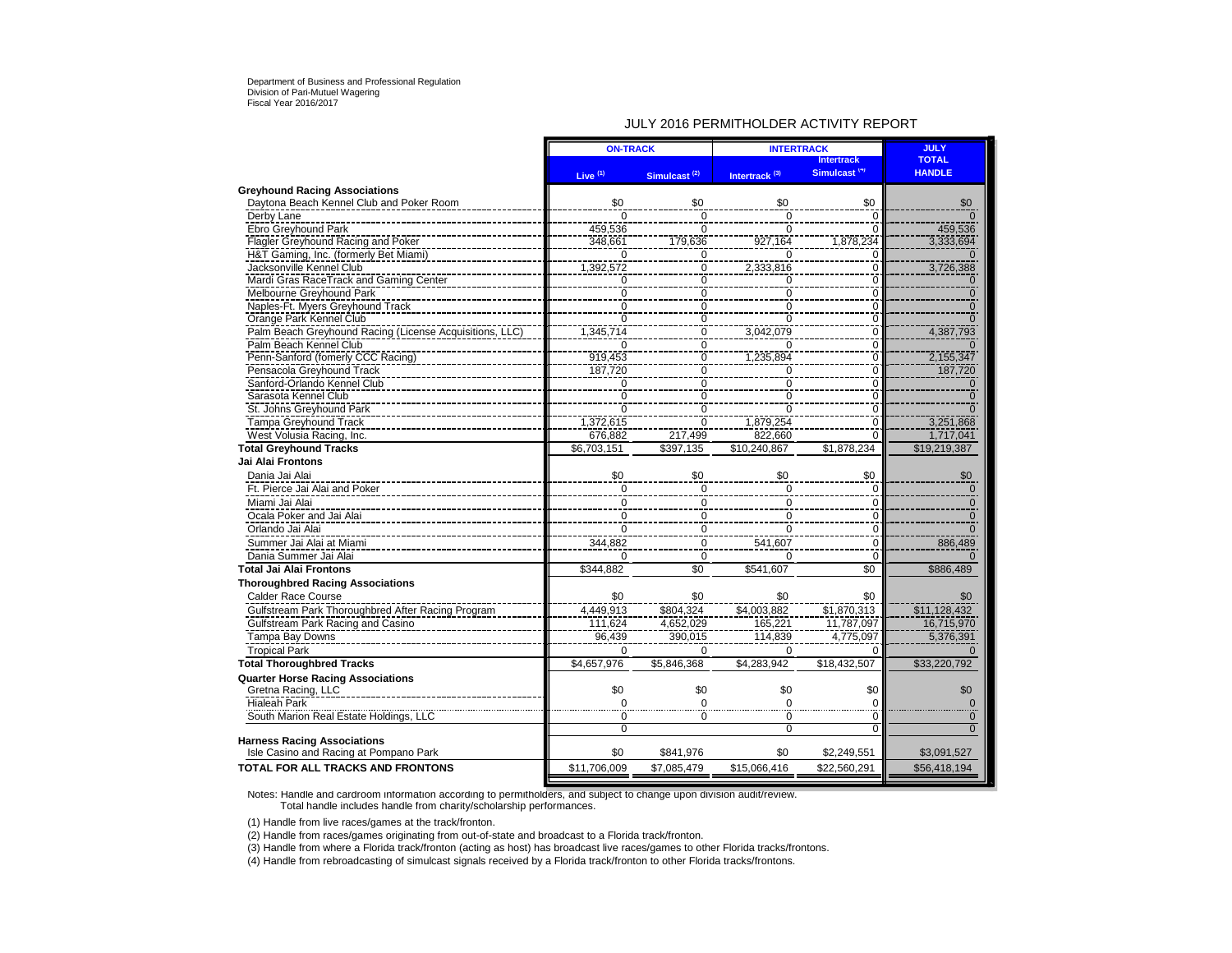### AUGUST 2016 PERMITHOLDER ACTIVITY REPORT

|                                                         | <b>ON-TRACK</b>     |                          | <b>INTERTRACK</b>         |                          |                     |
|---------------------------------------------------------|---------------------|--------------------------|---------------------------|--------------------------|---------------------|
|                                                         |                     |                          |                           | <b>Intertrack</b>        | <b>August</b>       |
|                                                         | Live <sup>(1)</sup> | Simulcast <sup>(2)</sup> | Intertrack <sup>(3)</sup> | Simulcast <sup>(4)</sup> | <b>Total Handle</b> |
| <b>Greyhound Racing Associations</b>                    |                     |                          |                           |                          |                     |
| Daytona Beach Kennel Club and Poker Room                | \$0                 | \$0                      | \$0                       | \$0                      | \$0                 |
| Derby Lane                                              | $\Omega$            | $\Omega$                 | $\Omega$                  | 0                        |                     |
| Ebro Greyhound Park                                     | 278,993             | $\overline{0}$           | $\overline{0}$            | O                        | 278,993             |
| Flagler Greyhound Racing and Poker                      | 280,853             | 157,173                  | 833,617                   | 1,653,732                | 2,925,376           |
| H&T Gaming, Inc. (formerly Bet Miami)                   | $\overline{0}$      | 0                        | $\Omega$                  | O                        |                     |
| Jacksonville Kennel Club                                | 1,173,660           | $\mathbf 0$              | 2,189,025                 | $\Omega$                 | 3,362,686           |
| Mardi Gras RaceTrack and Gaming Center                  | $\mathbf 0$         | $\overline{0}$           | $\overline{0}$            | 0                        | $\Omega$            |
| Melbourne Greyhound Park                                | $\overline{0}$      | $\ddot{\delta}$          | $\mathbf 0$               | 0                        | $\Omega$            |
| Naples-Ft. Myers Greyhound Track                        | 0                   | $\pmb{0}$                | $\mathbf 0$               | 0                        | $\mathbf 0$         |
| Orange Park Kennel Club                                 | $\Omega$            | $\mathbf 0$              | $\mathbf 0$               | $\Omega$                 |                     |
| Palm Beach Greyhound Racing (License Acquisitions, LLC) | 1,173,184           | $\mathbf 0$              | 2,852,961                 | $\Omega$                 | 4,026,145           |
| Palm Beach Kennel Club                                  | $\overline{0}$      | $\overline{0}$           | $\Omega$                  | $\Omega$                 |                     |
| Penn-Sanford (fomerly CCC Racing)                       | 783,887             | $\overline{0}$           | 1,130,134                 | 0                        | 1,914,021           |
| Pensacola Greyhound Track                               | 98,682              | $\overline{0}$           | $\Omega$                  | $\Omega$                 | 98,682              |
| Sanford-Orlando Kennel Club                             | Ō                   | $\overline{0}$           | $\Omega$                  | 0                        | $\Omega$            |
| Sarasota Kennel Club                                    | 0                   | 0                        | $\Omega$                  | 0                        | 0                   |
| St. Johns Greyhound Park                                | $\mathbf 0$         | $\ddot{\delta}$          | $\mathbf 0$               | 0                        | $\overline{0}$      |
| Tampa Greyhound Track                                   | 1,235,607           | $\overline{0}$           | 1.899.025                 | $\Omega$                 | 3,134,632           |
| West Volusia Racing, Inc.                               | 498,429             | 184,157                  | 831,354                   | $\Omega$                 | 1,513,940           |
| <b>Total Greyhound Tracks</b>                           | \$5,523,295         | \$341.330                | \$9,736,117               | \$1,653,732              | \$17.254.474        |
| <b>Jai Alai Frontons</b>                                |                     |                          |                           |                          |                     |
| Dania Jai Alai                                          | \$0                 | \$0                      | \$0                       | \$0                      | \$0                 |
| Ft. Pierce Jai Alai and Poker                           | $\mathbf 0$         | $\mathbf 0$              | $\mathbf 0$               | $\Omega$                 | $\Omega$            |
| Miami Jai Alai                                          | $\Omega$            | $\mathbf 0$              | $\mathbf 0$               | $\Omega$                 | $\mathbf{0}$        |
| Ocala Poker and Jai Alai                                | $\frac{8}{0}$       | $\pmb{0}$                | $\mathbf 0$               | $\Omega$                 | $\overline{0}$      |
| Orlando Jai Alai                                        | $\mathbf 0$         | $\mathbf 0$              | $\mathbf 0$               | $\Omega$                 | $\Omega$            |
| Summer Jai Alai at Miami                                | 274,685             | $\Omega$                 | 466,346                   | $\Omega$                 | 741,030             |
| Dania Summer Jai Alai                                   | $\Omega$            | 0                        | $\Omega$                  | $\Omega$                 |                     |
| Total Jai Alai Frontons                                 | \$274,685           | \$0                      | \$466.346                 | \$0                      | \$741,030           |
| <b>Thoroughbred Racing Associations</b>                 |                     |                          |                           |                          |                     |
| <b>Calder Race Course</b>                               | \$0                 | \$0                      | \$0                       | \$0                      | \$0                 |
| Gulfstream Park Thoroughbred After Racing Program       | \$3,133,484         | \$963,024                | \$3,274,920               | \$2,365,165              | \$9,736,594         |
| Gulfstream Park Racing and Casino                       | $\overline{0}$      | 4,378,781                | 0                         | 11,189,771               | 15,568,552          |
| Tampa Bay Downs                                         | $\Omega$            | 375,443                  | $\Omega$                  | 4,163,975                | 4,539,418           |
| <b>Tropical Park</b>                                    | $\Omega$            | $\Omega$                 | $\Omega$                  | $\Omega$                 |                     |
| <b>Total Thoroughbred Tracks</b>                        | \$3.133.484         | \$5.717.248              | \$3.274.920               | \$17,718,911             | \$29,844,563        |
| <b>Quarter Horse Racing Associations</b>                |                     |                          |                           |                          |                     |
| Gretna Racing, LLC                                      | \$0                 | \$0                      | \$0                       | \$0                      | \$0                 |
| <b>Hialeah Park</b>                                     | $\Omega$            | $\Omega$                 | $\Omega$                  | $\Omega$                 |                     |
| <b>Total Quarter Horse Tracks</b>                       | \$0                 | \$0                      | \$0                       | \$0                      | \$0                 |
| <b>Harness Racing Associations</b>                      |                     |                          |                           |                          |                     |
| Isle Casino and Racing at Pompano Park                  | \$0                 | \$807.377                | \$0                       | \$2.142.247              | \$2,949,624         |
| <b>TOTAL FOR ALL TRACKS AND FRONTONS</b>                | \$8,931,464         | \$6,865,955              | \$13,477,382              | \$21,514,890             | \$50,789,691        |
|                                                         |                     |                          |                           |                          |                     |

Notes: Handle and cardroom information according to permitholders, and subject to change upon division audit/review. Total handle includes handle from charity/scholarship performances.

(1) Handle from live races/games at the track/fronton.

(2) Handle from races/games originating from out-of-state and broadcast to a Florida track/fronton.

(3) Handle from where a Florida track/fronton (acting as host) has broadcast live races/games to other Florida tracks/frontons.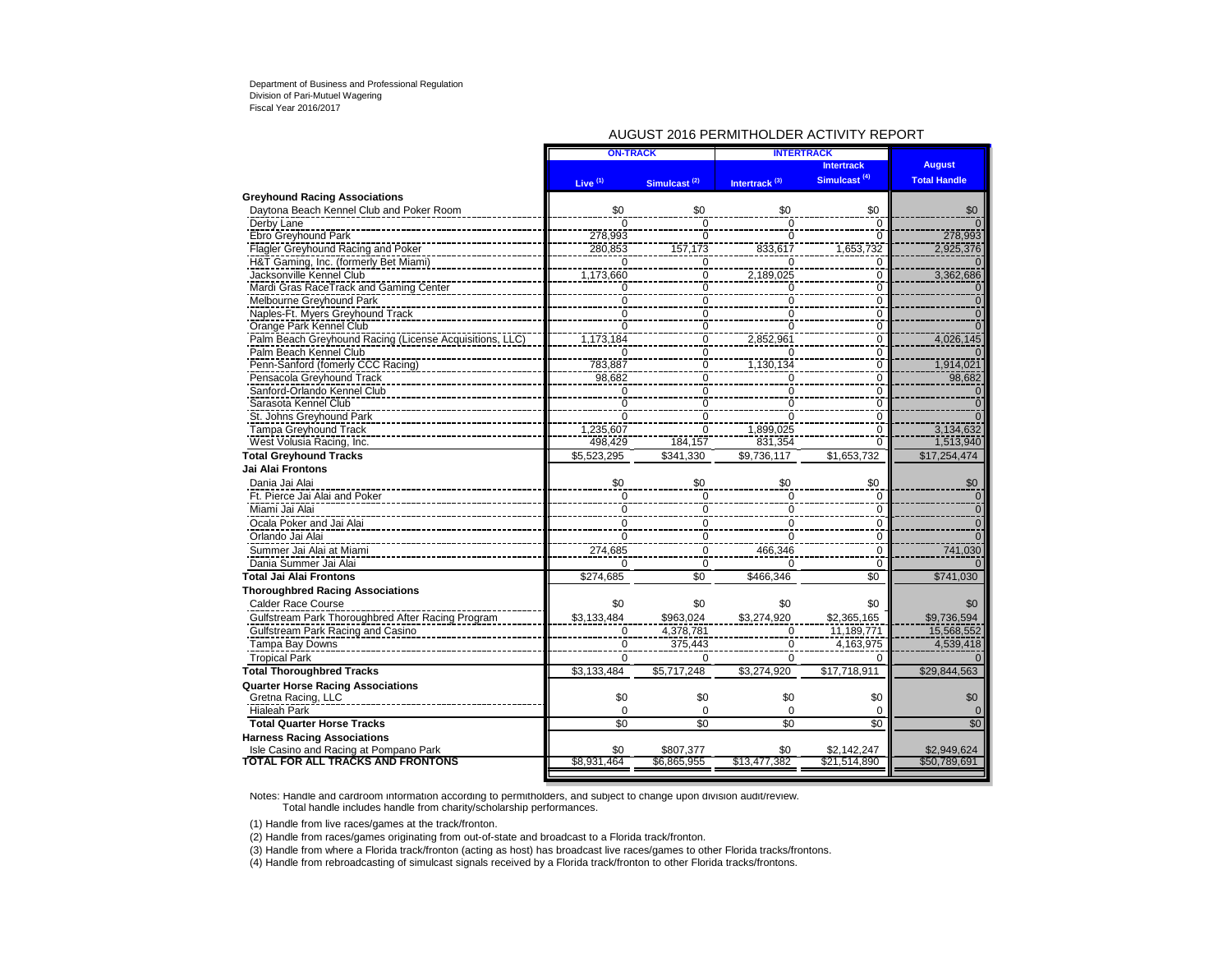### September 2016 PERMITHOLDER ACTIVITY REPORT

|                                                         | <b>ON-TRACK</b>     |                          | <b>INTERTRACK</b>         | <b>SEPTEMBER</b>                              |                               |
|---------------------------------------------------------|---------------------|--------------------------|---------------------------|-----------------------------------------------|-------------------------------|
|                                                         | Live <sup>(1)</sup> | Simulcast <sup>(2)</sup> | Intertrack <sup>(3)</sup> | <b>Intertrack</b><br>Simulcast <sup>(4)</sup> | <b>TOTAL</b><br><b>HANDLE</b> |
| <b>Greyhound Racing Associations</b>                    |                     |                          |                           |                                               |                               |
| Daytona Beach Kennel Club and Poker Room                | \$0                 | \$0                      | \$0                       | \$0                                           | \$0                           |
| Derby Lane                                              | $\overline{0}$      | $\Omega$                 | $\overline{0}$            | $\overline{0}$                                |                               |
| Ebro Greyhound Park                                     | 39,314              | $\overline{0}$           | $\overline{0}$            | $\overline{0}$                                | 39,314                        |
| Flagler Greyhound Racing and Poker                      | 258,288             | 145,977                  | 833,566                   | 1,760,209                                     | 2,998,040                     |
| H&T Gaming, Inc. (formerly Bet Miami)                   | $\Omega$            |                          |                           | 0<br>÷                                        |                               |
| Jacksonville Kennel Club                                | 1,001,351           | $\overline{0}$           | 2,004,290                 | $\overline{0}$                                | 3,005,641                     |
| Mardi Gras RaceTrack and Gaming Center                  | $\mathbf 0$         | $\overline{0}$           | $\mathbf 0$               | $\overline{0}$                                | $\mathbf{0}$                  |
| Melbourne Greyhound Park                                | $\mathbf 0$         | $\mathbf 0$              | $\mathbf 0$               | $\mathbf 0$                                   | $\mathbf{0}$                  |
| Naples-Ft. Myers Greyhound Track                        | $\overline{0}$      | $\overline{0}$           | $\check{\delta}$          | $\frac{8}{0}$                                 | $\overline{0}$                |
| Orange Park Kennel Club                                 | $\overline{0}$      | $\overline{0}$           | $\overline{0}$            | $\frac{8}{0}$                                 | $\overline{0}$                |
| Palm Beach Greyhound Racing (License Acquisitions, LLC) | 1,139,696           | $\overline{0}$           | 2,769,834                 | $\frac{0}{0}$                                 | 3,909,530                     |
| Palm Beach Kennel Club                                  | $\overline{0}$      | $\overline{0}$           | $\overline{0}$            |                                               | $\Omega$                      |
| Penn-Sanford (fomerly CCC Racing)                       | 724,383<br>72,745   | $\overline{0}$           | 1,078,306                 | $\overline{0}$                                | 1,802,689                     |
| Pensacola Greyhound Track                               |                     | $\overline{0}$           | Ō                         | $\overline{0}$                                | 72,745                        |
| Sanford-Orlando Kennel Club                             | $\frac{0}{0}$       | $\overline{0}$           | $\overline{0}$            | $\bar{0}$                                     | $\Omega$                      |
| Sarasota Kennel Club                                    |                     | $\overline{0}$           | $\overline{0}$            | $\overline{0}$                                | $\Omega$                      |
| St. Johns Greyhound Park                                | 0                   | $\overline{0}$           | $\overline{0}$            | $\bar{0}$                                     |                               |
| Tampa Greyhound Track                                   | 1,095,801           | $\mathbf 0$              | 1,662,438                 | $\overline{0}$                                | 2,758,239                     |
| West Volusia Racing, Inc.                               | 445,922             | 182,109                  | 712,525                   | $\Omega$                                      | 1,340,556                     |
| <b>Total Greyhound Tracks</b>                           | \$4,777,501         | \$328,086                | \$9,060,958               | \$1,760,209                                   | \$15,926,754                  |
| <b>Jai Alai Frontons</b>                                |                     |                          |                           |                                               |                               |
| Dania Jai Alai                                          | \$0                 | \$0                      | \$0                       | \$0                                           | \$0                           |
| Ft. Pierce Jai Alai and Poker                           | $\Omega$            | $\Omega$                 | $\Omega$                  | $\Omega$                                      | $\Omega$                      |
| Miami Jai Alai                                          | $\frac{0}{0}$       | $\mathbf 0$              | $\overline{0}$            | $\frac{6}{0}$                                 | 0                             |
| Ocala Poker and Jai Alai                                |                     | $\overline{\mathbf{0}}$  | $\pmb{0}$                 | $\overline{0}$                                | $\mathbf 0$                   |
| Orlando Jai Alai                                        | $\Omega$            | $\Omega$                 | $\Omega$                  | $\overline{0}$                                |                               |
| Summer Jai Alai at Miami                                | 271,630             | $\overline{0}$           | 463,758                   | $\overline{0}$                                | 735,388                       |
| Dania Summer Jai Alai                                   | 105,864             | $\overline{0}$           | 182,317                   | $\overline{0}$                                | 288,181                       |
| <b>Total Jai Alai Frontons</b>                          | \$377.494           | \$0                      | \$646,075                 | \$0                                           | \$1,023,569                   |
| <b>Thoroughbred Racing Associations</b>                 |                     |                          |                           |                                               |                               |
| Calder Race Course                                      | \$0                 | \$0                      | \$0                       | \$0                                           | \$0                           |
| Gulfstream Park Thoroughbred After Racing Program       | \$1,047,367         | \$504.427                | \$1,180,301               | \$1,133,993                                   | \$3,866,088                   |
| Gulfstream Park Racing and Casino                       | $\mathbf 0$         | 4,064,891                | $\Omega$                  | 10,897,870                                    | 14,962,761                    |
| Tampa Bay Downs                                         | $\mathbf 0$         | 303,030                  |                           | 3,596,578                                     | 3,899,608                     |
| <b>Tropical Park</b>                                    | 2.170.674           | $\Omega$                 | 2,293,314                 | $\Omega$                                      | 4.463.987                     |
| <b>Total Thoroughbred Tracks</b>                        | \$3,218,041         | \$4,872,348              | \$3,473,615               | \$15,628,441                                  | \$27,192,444                  |
| <b>Quarter Horse Racing Associations</b>                |                     |                          |                           |                                               |                               |
| Gretna Racing, LLC                                      | \$0                 |                          |                           |                                               | \$0                           |
| Hialeah Park                                            | $\overline{0}$      | $\Omega$                 | $\overline{0}$            | $\overline{0}$                                | $\Omega$                      |
| <b>Total Quarter Horse Tracks</b>                       | $\overline{50}$     |                          |                           |                                               | \$0                           |
| <b>Harness Racing Associations</b>                      |                     |                          |                           |                                               |                               |
| Isle Casino and Racing at Pompano Park                  | $\Omega$            | 696,793                  | $\Omega$                  | 1,897,217                                     | 2,594,010                     |
| <b>TOTAL FOR ALL TRACKS AND FRONTONS</b>                | \$8,373,035.00      | \$5,897,226              | \$13,180,648              | \$19,285,867                                  | \$46,736,776                  |

Notes: Handle and cardroom information according to permitholders, and subject to change upon division audit/review. Total handle includes handle from charity/scholarship performances.

(1) Handle from live races/games at the track/fronton.

(2) Handle from races/games originating from out-of-state and broadcast to a Florida track/fronton.

(3) Handle from where a Florida track/fronton (acting as host) has broadcast live races/games to other Florida tracks/frontons.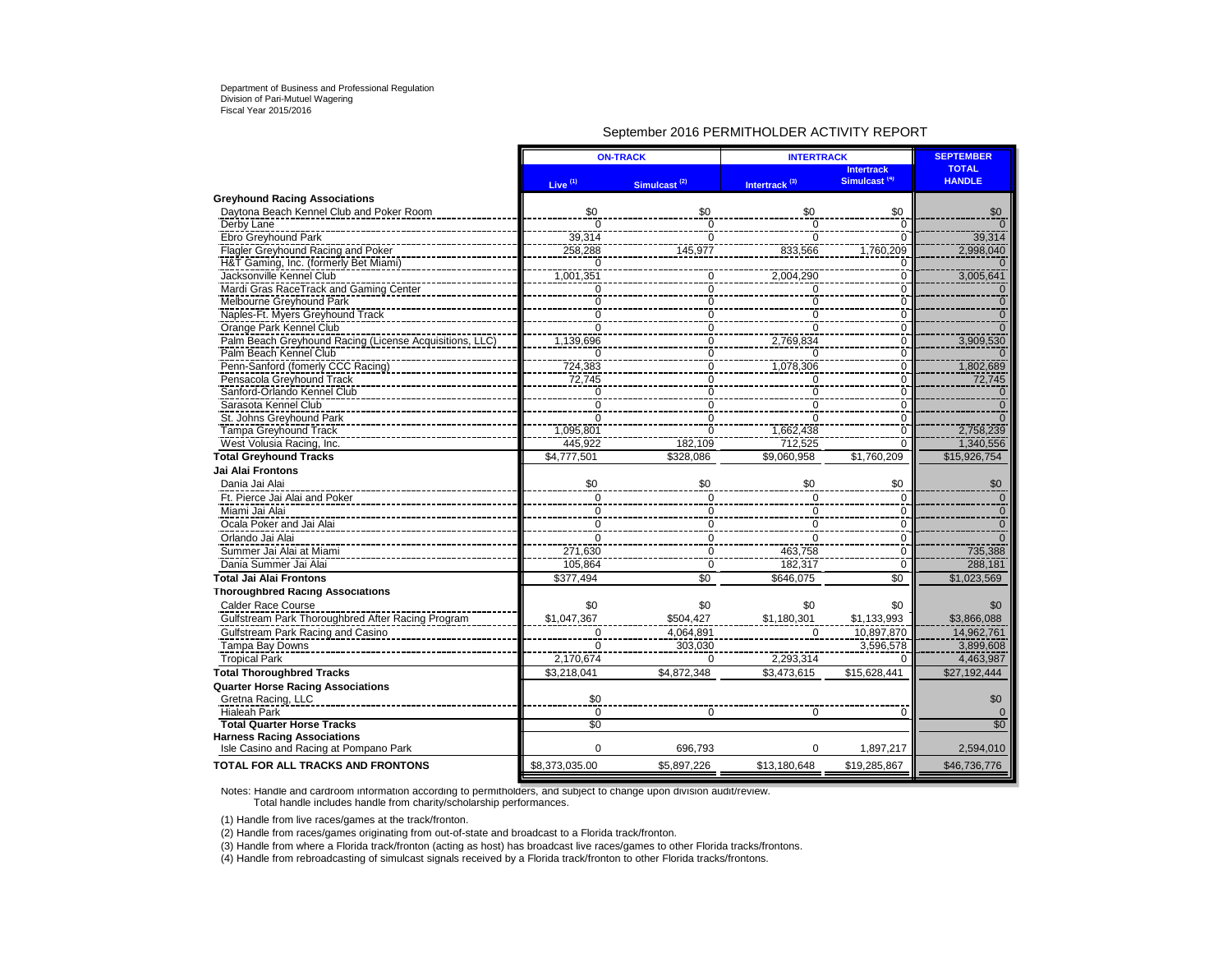### OCTOBER 2016 PERMITHOLDER ACTIVITY REPORT

|                                                         | <b>ON-TRACK</b>        |                          | <b>INTERTRACK</b>               | <b>OCTOBER</b>                                |                               |
|---------------------------------------------------------|------------------------|--------------------------|---------------------------------|-----------------------------------------------|-------------------------------|
|                                                         | Live <sup>(1)</sup>    | Simulcast <sup>(2)</sup> | Intertrack <sup>(3)</sup>       | <b>Intertrack</b><br>Simulcast <sup>(4)</sup> | <b>TOTAL</b><br><b>HANDLE</b> |
| <b>Greyhound Racing Associations</b>                    |                        |                          |                                 |                                               |                               |
| Daytona Beach Kennel Club and Poker Room                | \$0                    | \$0                      | \$0                             | \$0                                           | \$0                           |
| Derby Lane                                              | $\overline{0}$         | $\mathbf 0$              | $\Omega$                        | $\Omega$                                      | $\Omega$                      |
| Ebro Greyhound Park                                     | $\Omega$               | $\overline{0}$           | 0                               | $\Omega$                                      | $\Omega$                      |
| Flagler Greyhound Racing and Poker                      | 239,925                | 166,521                  | 700,238                         | 1,672,751                                     | 2,779,435                     |
| H&T Gaming, Inc. (formerly Bet Miami)                   | O                      | $\overline{0}$           | U                               | $\Omega$                                      |                               |
| Jacksonville Kennel Club                                | 124,543                | $\overline{0}$           | 246,814                         | $\frac{0}{0}$                                 | 371,357                       |
| Mardi Gras RaceTrack and Gaming Center                  | $\Omega$               | ō                        | $\Omega$                        |                                               |                               |
| Melbourne Greyhound Park                                | $\overline{0}$         | $\overline{0}$           | ō                               | $\overline{0}$                                |                               |
| Naples-Ft. Myers Greyhound Track                        | $\overline{0}$         | $\overline{0}$           | $\overline{0}$                  | $\overline{0}$                                |                               |
| Orange Park Kennel Club                                 | 888,491                | $\frac{0}{0}$            | 1,767,552                       | $\overline{0}$                                | 2,656,043                     |
| Palm Beach Greyhound Racing (License Acquisitions, LLC) | ō                      |                          | $\mathbf 0$                     | $\frac{8}{0}$                                 |                               |
| Palm Beach Kennel Club                                  | 1,101,783              | $\frac{0}{0}$            | 2,632,325                       | $\frac{0}{0}$                                 | 3,734,108                     |
| Penn-Sanford (fomerly CCC Racing)                       | 537,952                |                          | 720,362                         |                                               | 1,258,314                     |
| Pensacola Greyhound Track                               | 8,382                  | $\frac{0}{0}$            | $\mathbf 0$                     | $\Omega$                                      | 8,382                         |
| Sanford-Orlando Kennel Club                             | $\overline{0}$         |                          | $\check{\overline{\mathrm{o}}}$ | $\frac{8}{0}$                                 |                               |
| Sarasota Kennel Club                                    | Ō                      | $\frac{0}{0}$            | $\overline{0}$                  | $\overline{0}$                                |                               |
| St. Johns Greyhound Park                                | $\check{\bar{\delta}}$ |                          | $\overline{0}$                  | Ō                                             |                               |
| <b>Tampa Greyhound Track</b>                            | 1,173,747              | $\overline{0}$           | 1,692,804                       | $\overline{\overline{0}}$                     | 2,866,551                     |
| West Volusia Racing, Inc.                               | 342,263                | 122,219                  | 658,675                         | $\overline{0}$                                | 1,123,157                     |
| <b>Total Greyhound Tracks</b>                           | \$4,417,086            | \$288,740                | \$8,418,770                     | \$1,672,751                                   | \$14,797,347                  |
| Jai Alai Frontons                                       |                        |                          |                                 |                                               |                               |
| Dania Jai Alai                                          | \$0                    | \$0                      | \$0                             | \$0                                           | \$0                           |
| Ft. Pierce Jai Alai and Poker                           | $\mathbf 0$            | $\mathbf 0$              | $\mathbf 0$                     | $\mathbf 0$                                   | $\Omega$                      |
| Miami Jai Alai                                          | $\Omega$               | $\Omega$                 | $\Omega$                        | $\mathbf 0$                                   | $\Omega$                      |
| Ocala Poker and Jai Alai                                | $\overline{0}$         | $\mathbf 0$              | 0                               | $\mathbf 0$                                   | $\overline{0}$                |
| Orlando Jai Alai                                        | $\overline{0}$         | $\pmb{0}$                | 0                               | $\mathbf 0$                                   |                               |
| Summer Jai Alai at Miami                                | 251,143                | $\overline{0}$           | 395,021                         | $\mathbf 0$                                   | 646,164                       |
| Dania Summer Jai Alai                                   | 187,070                | $\mathbf 0$              | 388.039                         | $\mathbf 0$                                   | 575,109                       |
| Total Jai Alai Frontons                                 | \$438.212              | \$0                      | \$783,060                       | \$0                                           | \$1,221,272                   |
| <b>Thoroughbred Racing Associations</b>                 |                        |                          |                                 |                                               |                               |
| <b>Calder Race Course</b>                               | \$761,281              |                          | \$3,727,012                     | \$1,223,123                                   | \$5,711,415                   |
| Gulfstream Park Thoroughbred After Racing Program       | \$0                    | \$0<br>\$0               |                                 | \$0                                           | \$0                           |
| Gulfstream Park Racing and Casino                       | $\mathbf 0$            |                          | \$0<br>$\mathbf 0$              |                                               | 15,243,972                    |
|                                                         | <u>ົດ</u>              | 3,529,073<br>286.542     | $\overline{0}$                  | 11,714,900<br>3.429.952                       | 3.716.494                     |
| Tampa Bay Downs                                         |                        |                          |                                 |                                               |                               |
| <b>Tropical Park</b>                                    | 468,666                | 399,893                  | 387,509                         | 876,372                                       | 2,132,439                     |
| <b>Total Thoroughbred Tracks</b>                        | \$1,229,946            | \$4,215,508              | \$4,114,520                     | \$17,244,345                                  | \$26,804,320                  |
| <b>Quarter Horse Racing Associations</b>                |                        |                          |                                 |                                               |                               |
| Gretna Racing, LLC                                      | \$0                    | \$0                      | \$0                             | $\frac{$0}{0}$                                | \$0                           |
| <b>Hialeah Park</b>                                     | ō                      | $\overline{0}$           | $\overline{0}$                  |                                               | $\overline{0}$                |
| South Marion                                            | $\mathbf 0$            | $\overline{0}$           | $\overline{0}$                  | Ō                                             | $\Omega$                      |
| <b>Total Quarter Horse Tracks</b>                       | \$0                    | $\overline{50}$          | \$0                             | \$0                                           | \$0                           |
| <b>Harness Racing Associations</b>                      |                        |                          |                                 |                                               |                               |
| Isle Casino and Racing at Pompano Park                  | \$149,557              | \$654,922                | \$70.670                        | \$1,944,888                                   | \$2,820,037                   |
| TOTAL FOR ALL TRACKS AND FRONTONS                       | \$6,234,801            | \$5,159,170              | \$13,387,020                    | \$20,861,985                                  | \$45,642,976                  |

Notes: Handle and cardroom information according to permitholders, and subject to change upon division audit/review. Total handle includes handle from charity/scholarship performances.

(1) Handle from live races/games at the track/fronton.

(2) Handle from races/games originating from out-of-state and broadcast to a Florida track/fronton.

(3) Handle from where a Florida track/fronton (acting as host) has broadcast live races/games to other Florida tracks/frontons.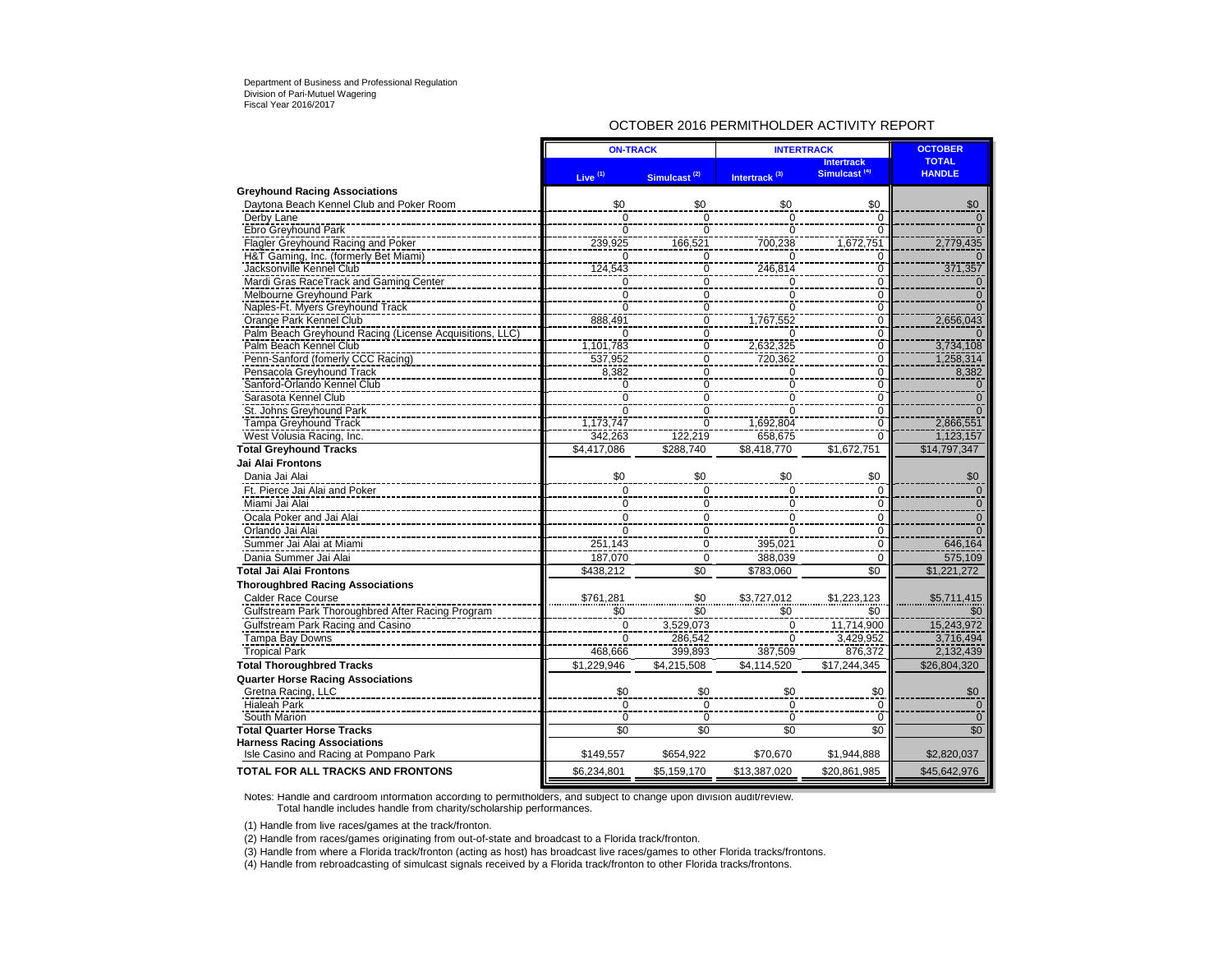### November 2016 PERMITHOLDER ACTIVITY REPORT

|                                                                              | <b>ON-TRACK</b>     |                          | <b>INTERTRACK</b>         | <b>NOVEMBER</b>                               |                               |
|------------------------------------------------------------------------------|---------------------|--------------------------|---------------------------|-----------------------------------------------|-------------------------------|
|                                                                              | Live <sup>(1)</sup> | Simulcast <sup>(2)</sup> | Intertrack <sup>(3)</sup> | <b>Intertrack</b><br>Simulcast <sup>(4)</sup> | <b>TOTAL</b><br><b>HANDLE</b> |
| <b>Greyhound Racing Associations</b>                                         |                     |                          |                           |                                               |                               |
| Daytona Beach Kennel Club and Poker Room                                     | \$0                 | \$0                      | \$0                       | \$0                                           | \$0                           |
| Derby Lane                                                                   | $\mathbf 0$         | $\overline{0}$           | $\overline{0}$            | 0                                             | $\Omega$                      |
| Ebro Greyhound Park                                                          | 0                   | $\Omega$                 | 0                         | $\Omega$                                      |                               |
| Flagler Greyhound Racing and Poker                                           | Ō                   | 155,379                  | $\overline{0}$            | 1,647,650                                     | 1,803,029                     |
| H&T Gaming, Inc. (formerly Bet Miami)                                        | Ō                   | $\Omega$                 | $\overline{0}$            | $\Omega$                                      |                               |
| Jacksonville Kennel Club                                                     | $\overline{0}$      | $\overline{0}$           | $\overline{0}$            | $\overline{0}$                                | $\overline{0}$                |
| Mardi Gras RaceTrack and Gaming Center                                       |                     | $\overline{0}$           | $\overline{0}$            | $\overline{0}$                                | $\Omega$                      |
| Melbourne Greyhound Park                                                     | $\frac{0}{0}$       | $\overline{0}$           | $\overline{0}$            | Ō                                             |                               |
| Naples-Ft. Myers Greyhound Track                                             | 824,423             | $\Omega$                 | 613,039                   | $\mathbf 0$                                   | 1,437,462                     |
| Orange Park Kennel Club                                                      | 989,612             | $\overline{0}$           | 1,805,473                 | Ō                                             | 2,795,085                     |
| Palm Beach Greyhound Racing (License Acquisitions, LLC)                      | $\Omega$            | $\overline{0}$           | $\Omega$                  | $\mathbf 0$                                   |                               |
| Palm Beach Kennel Club                                                       | 1,195,979           | $\overline{0}$           | 2,511,636                 | 0                                             | 3,707,615                     |
| Penn-Sanford (fomerly CCC Racing)                                            | 652,839             | $\overline{0}$           | 780,662                   | Ō                                             | 1,433,501                     |
| Pensacola Greyhound Track                                                    |                     |                          |                           |                                               |                               |
|                                                                              | 0                   | 0<br>$\overline{0}$      | 0<br>$\Omega$             | $\mathsf 0$                                   |                               |
| Sanford-Orlando Kennel Club                                                  | 0                   | 0                        | 320,953                   | $\mathsf 0$                                   | 907,154                       |
| Sarasota Kennel Club<br>St. Johns Greyhound Park                             | 586,201<br>74,933   | $\overline{0}$           | 146.004                   | 0<br>Ō                                        | 220.937                       |
|                                                                              |                     |                          |                           |                                               |                               |
| Tampa Greyhound Track                                                        | 1,273,018           | $\Omega$                 | 1,756,313                 | $\mathsf 0$                                   | 3,029,331                     |
| West Volusia Racing, Inc.                                                    | 398,469             | 143,572                  | 696,739                   | $\Omega$                                      | 1,238,780                     |
| <b>Total Greyhound Tracks</b>                                                | \$5,995,474         | \$298,951                | \$8,630,819               | \$1,647,650                                   | \$16,572,893                  |
| Jai Alai Frontons                                                            |                     |                          |                           |                                               |                               |
| Dania Jai Alai                                                               | \$215,168           | \$0                      | \$452,838                 | \$0                                           | \$668,006                     |
| Ft. Pierce Jai Alai and Poker                                                |                     | $\Omega$                 |                           | $\Omega$                                      |                               |
| Miami Jai Alai                                                               | 227,772             | $\overline{0}$           | 386,189                   | 0                                             | 613,961                       |
| Ocala Poker and Jai Alai                                                     | 0                   | 0                        | 0                         | 0                                             | $\Omega$                      |
| Orlando Jai Alai                                                             | $\mathbf 0$         | $\mathbf 0$              | 0                         | $\Omega$                                      | $\Omega$                      |
| Summer Jai Alai at Miami                                                     | 0                   | $\mathbf 0$              | $\Omega$                  | $\mathsf 0$                                   | $\Omega$                      |
| Dania Summer Jai Alai                                                        | 0                   | 0                        | $\Omega$                  | 0                                             |                               |
| Total Jai Alai Frontons                                                      | \$442,940           | \$0                      | \$839,026                 | \$0                                           | \$1,281,966                   |
| <b>Thoroughbred Racing Associations</b>                                      |                     |                          |                           |                                               |                               |
| Calder Race Course                                                           | \$942,104           | \$0                      | \$4,868,814               | \$8,727,716                                   | \$14,538,633                  |
| Gulfstream After Racing Program                                              |                     |                          |                           |                                               |                               |
| Gulfstream Park Racing and Casino                                            | 0                   | 2,830,943                | 0                         | 9,152,320                                     | 11,983,262                    |
| Tampa Bay Downs                                                              |                     | 260.062                  |                           |                                               |                               |
|                                                                              | 445,582             |                          | 342,691                   | 3,207,334                                     | 4,255,669                     |
| <b>Tropical Park</b>                                                         | $\Omega$            | $\Omega$                 | $\Omega$                  | $\Omega$                                      |                               |
| <b>Total Thoroughbred Tracks</b>                                             | \$1,387,686         | \$3,091,005              | \$5,211,504               | \$21,087,370                                  | \$30,777,564                  |
| <b>Quarter Horse Racing Associations</b>                                     |                     |                          |                           |                                               |                               |
| Gretna Racing, LLC                                                           | \$0                 | 0                        | 0                         | 0                                             | \$0                           |
| <b>Hialeah Park</b>                                                          | 0                   | $\mathbf 0$              | $\Omega$                  | ō                                             |                               |
| South Marion                                                                 | Ō                   |                          |                           |                                               | Ō                             |
| <b>Total Quarter Horse Tracks</b>                                            | \$0                 | 0                        | Ō                         | O                                             | \$0                           |
| <b>Harness Racing Associations</b><br>Isle Casino and Racing at Pompano Park | \$282,899           | \$648,875                | \$157,171                 | \$1,989,794                                   | \$3,078,739                   |
| <b>TOTAL FOR ALL TRACKS AND FRONTONS</b>                                     | \$8,108,999         | \$4,038,830              | \$14,838,520              | \$24,724,813                                  | \$51,711,162                  |
|                                                                              |                     |                          |                           |                                               |                               |

Notes: Handle and cardroom information according to permitholders, and subject to change upon division audit/review. Total handle includes handle from charity/scholarship performances.

(1) Handle from live races/games at the track/fronton.

(2) Handle from races/games originating from out-of-state and broadcast to a Florida track/fronton.

(3) Handle from where a Florida track/fronton (acting as host) has broadcast live races/games to other Florida tracks/frontons.<br>(4) Handle from rebroadcasting of simulcast signals received by a Florida track/fronton to oth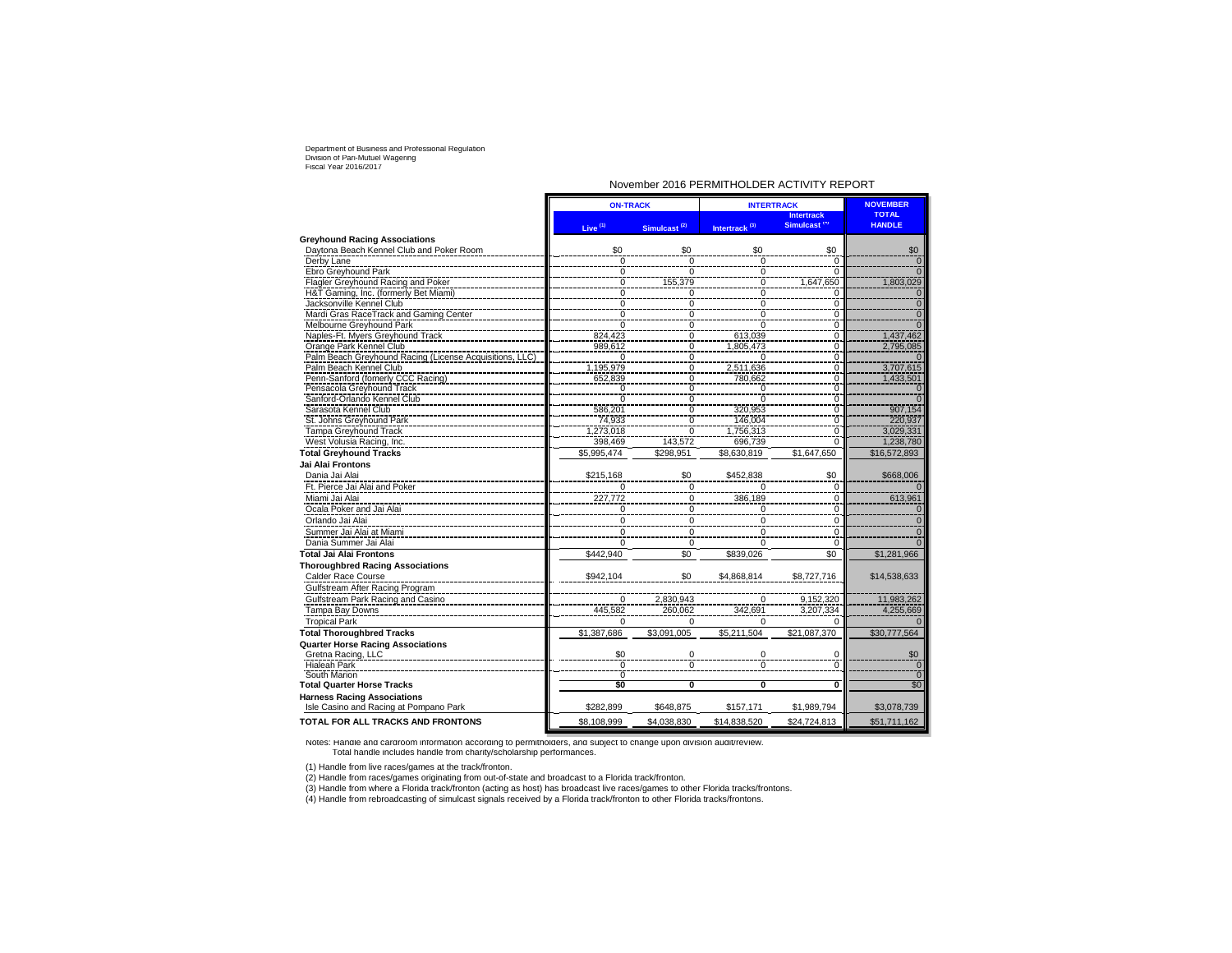#### DECEMBER 2016 PERMITHOLDER ACTIVITY REPORT

|                                                         | <b>ON-TRACK</b> |                          | <b>INTERTRACK</b>         | <b>DECEMBER</b>          |                 |
|---------------------------------------------------------|-----------------|--------------------------|---------------------------|--------------------------|-----------------|
|                                                         |                 |                          |                           | <b>Intertrack</b>        | <b>TOTAL</b>    |
|                                                         | Live $(1)$      | Simulcast <sup>(2)</sup> | Intertrack <sup>(3)</sup> | Simulcast <sup>(4)</sup> | <b>HANDLE</b>   |
| <b>Greyhound Racing Associations</b>                    |                 |                          |                           |                          |                 |
| Daytona Beach Kennel Club and Poker Room                | \$0             | \$0                      | \$0                       | \$0                      | \$0             |
| Derby Lane                                              | $\Omega$        | $\mathbf 0$              | $\Omega$                  | $\Omega$                 | $\mathbf{0}$    |
| Ebro Greyhound Park                                     | $\Omega$        | $\Omega$                 | $\overline{0}$            | $\Omega$                 | $\Omega$        |
| Flagler Greyhound Racing and Poker                      | $\Omega$        | $\Omega$                 | $\overline{0}$            | $\Omega$                 | $\Omega$        |
| H&T Gaming, Inc. (formerly Bet Miami)                   | 0               | $\mathbf 0$              | 0                         | 0                        | $\mathbf{0}$    |
| Jacksonville Kennel Club                                | $\Omega$        | $\Omega$                 | $\overline{0}$            | $\Omega$                 |                 |
| Mardi Gras RaceTrack and Gaming Center                  | 435,658         | 533,936                  | 912,021                   | 1,396,044                | 3,277,660       |
| Melbourne Greyhound Park                                | 0               | $\Omega$                 | $\Omega$                  | $\Omega$                 |                 |
| Naples-Ft. Myers Greyhound Track                        | 1,031,109       | $\overline{0}$           | 799,805                   | 0                        | 1,830,914       |
| Orange Park Kennel Club                                 | $\Omega$        | $\mathbf 0$              | 0                         | $\overline{0}$           |                 |
| Palm Beach Greyhound Racing (License Acquisitions, LLC) | $\Omega$        | $\Omega$                 | $\overline{0}$            | $\overline{0}$           |                 |
| Palm Beach Kennel Club                                  | 1,414,999       | $\mathbf 0$              | 2,732,111                 | 0                        | 4,147,110       |
| Penn-Sanford (fomerly CCC Racing)                       | 803.991         | $\overline{0}$           | 986.036                   | 0                        | 1,790,027       |
| Pensacola Greyhound Track                               | $\Omega$        | 0                        | 0                         | 0                        |                 |
| Sanford-Orlando Kennel Club                             | $\overline{0}$  | $\overline{0}$           | $\overline{0}$            | $\overline{0}$           |                 |
| Sarasota Kennel Club                                    | 685,775         | $\overline{0}$           | 402,596                   | 0                        | 1,088,371       |
| St. Johns Greyhound Park                                | 1,150,987       | $\overline{0}$           | 2,155,767                 | $\overline{0}$           | 3,306,754       |
| <b>Tampa Greyhound Track</b>                            | 1,305,808       | 0                        | 1,839,938                 | $\Omega$                 | 3,145,747       |
| West Volusia Racing, Inc.                               | 427.241         | $\Omega$                 | 595,949                   | $\overline{0}$           | 1,023,190       |
| <b>Total Greyhound Tracks</b>                           | \$7.255.568     | \$533.936                | \$10.424.224              | \$1.396.044              | \$19,609,773    |
| Jai Alai Frontons                                       |                 |                          |                           |                          |                 |
| Dania Jai Alai                                          | \$104,056       | \$0                      | \$272,005                 | \$0                      | \$376,061       |
| Ft. Pierce Jai Alai and Poker                           |                 | 0                        |                           | $\mathbf 0$              |                 |
| Miami Jai Alai                                          | 240,649         | $\mathbf 0$              | 459,178                   | 0                        | 699,827         |
| Ocala Poker and Jai Alai                                | 0               | $\mathbf 0$              | 0                         | 0                        | $\Omega$        |
| Orlando Jai Alai                                        | $\Omega$        | $\mathbf 0$              | 0                         | 0                        | $\Omega$        |
| Summer Jai Alai at Miami                                | $\Omega$        | $\mathbf 0$              | 0                         | 0                        | $\Omega$        |
| Dania Summer Jai Alai                                   | $\Omega$        | $\Omega$                 | $\Omega$                  | $\Omega$                 |                 |
| <b>Total Jai Alai Frontons</b>                          | \$344,704       | \$0                      | \$731,183                 | \$0                      | \$1,075,888     |
| <b>Thoroughbred Racing Associations</b>                 |                 |                          |                           |                          |                 |
|                                                         |                 |                          |                           |                          |                 |
| Calder Race Course                                      | \$0<br>$\Omega$ | \$0                      | \$0                       | \$0                      | \$0<br>$\Omega$ |
| Gulfstream After Racing Program                         |                 |                          |                           |                          |                 |
| Gulfstream Park Racing and Casino                       | 7,028,319       | 4,004,457                | 6,284,372                 | 9,701,699                | 27,018,847      |
| Tampa Bay Downs                                         | 2,566,842       | 248,637                  | 3,171,328                 | 2,618,205                | 8,605,011       |
| <b>Tropical Park</b>                                    | $\Omega$        | $\Omega$                 | $\Omega$                  |                          |                 |
| <b>Total Thoroughbred Tracks</b>                        | \$9,595,161     | \$4,253,094              | \$9,455,700               | \$12,319,904             | \$35,623,858    |
| <b>Quarter Horse Racing Associations</b>                |                 |                          |                           |                          |                 |
| Gretna Racing, LLC                                      | $\overline{0}$  | $\overline{0}$           | 0                         | $\Omega$                 | \$0             |
| <b>Hamilton Downs</b>                                   | 14,721          |                          |                           |                          | \$14,721        |
| <b>Hialeah Park</b>                                     | $\Omega$        | $\Omega$                 | O                         | $\Omega$                 | $\Omega$        |
| Ocala Breeders Sales                                    | $\Omega$        |                          |                           |                          |                 |
| South Marion                                            |                 |                          |                           |                          |                 |
| <b>Total Quarter Horse Tracks</b>                       | \$14,721        | \$0                      | \$0                       | \$0                      | \$14,721        |
| <b>Harness Racing Associations</b>                      |                 |                          |                           |                          |                 |
| Isle Casino and Racing at Pompano Park                  | 377,193         | 635,894                  | 242,379                   | 1,971,331                | 3,226,797       |
| <b>TOTAL FOR ALL TRACKS AND FRONTONS</b>                | \$17,587,348    | \$5,422,924              | \$20,853,486              | \$15,687,279             | \$59,551,037    |

Notes: Handle and cardroom information according to permitholders, and subject to change upon division audit/review. Total handle includes handle from charity/scholarship performances.

(1) Handle from live races/games at the track/fronton.

(2) Handle from races/games originating from out-of-state and broadcast to a Florida track/fronton.<br>(3) Handle from where a Florida track/fronton (acting as host) has broadcast live races/games to other Florida tracks/fron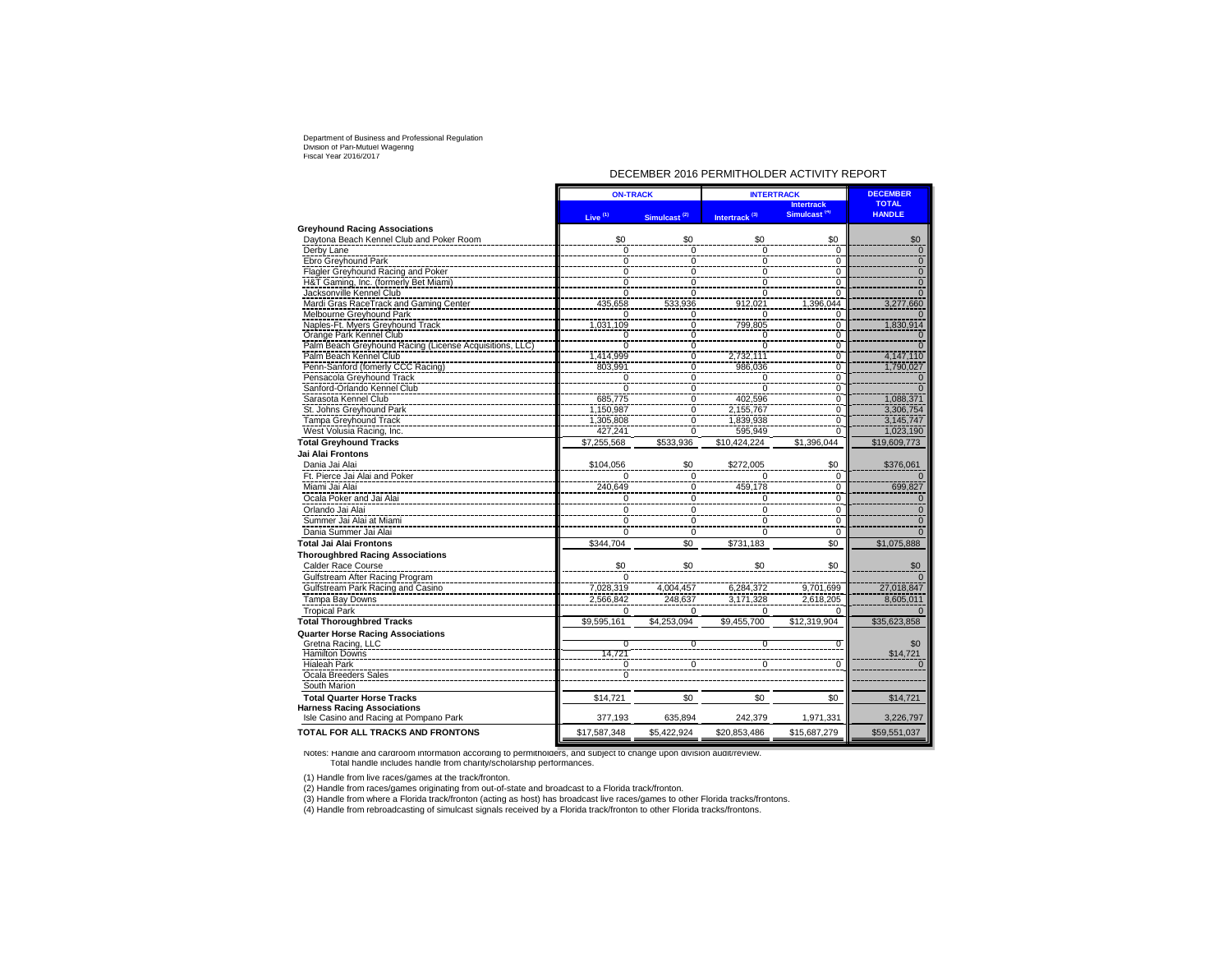# JANUARY 2017 PERMITHOLDER ACTIVITY REPORT

|                                                                                  | <b>ON-TRACK</b>        |                          | <b>INTERTRACK</b>         | <b>JANUARY</b>                                |                               |
|----------------------------------------------------------------------------------|------------------------|--------------------------|---------------------------|-----------------------------------------------|-------------------------------|
|                                                                                  |                        |                          |                           | <b>Intertrack</b><br>Simulcast <sup>(4)</sup> | <b>TOTAL</b><br><b>HANDLE</b> |
|                                                                                  | Live <sup>(1)</sup>    | Simulcast <sup>(2)</sup> | Intertrack <sup>(3)</sup> |                                               |                               |
| <b>Greyhound Racing Associations</b><br>Daytona Beach Kennel Club and Poker Room |                        |                          |                           |                                               |                               |
| Derby Lane                                                                       | \$481,043<br>1,460,500 | \$0<br>Ö                 | \$607,005<br>1,706,630    | \$0<br>$\mathbf 0$                            | \$1,088,048<br>3,167,131      |
| Ebro Greyhound Park                                                              | $\Omega$               | 0                        |                           | $\overline{0}$                                | $\Omega$                      |
| Flagler Greyhound Racing and Poker                                               | $\Omega$               | 0                        | $\overline{0}$<br>0       | 0                                             |                               |
| H&T Gaming, Inc. (formerly Bet Miami)                                            |                        | 0                        | 0                         | $\Omega$                                      |                               |
| Jacksonville Kennel Club                                                         |                        | 0                        | $\ddot{o}$                | ö                                             |                               |
| Mardi Gras RaceTrack and Gaming Center                                           | 437,949                | 515,843                  | 823,795                   | 1,260,985                                     | 3,038,572                     |
| Melbourne Greyhound Park                                                         | 43,367                 | 0                        | 0                         | 0                                             | 43,367                        |
| Naples-Ft. Myers Greyhound Track                                                 | 1,475,771              |                          | 985,355                   | C                                             | 2,461,126                     |
| Orange Park Kennel Club                                                          | $\Omega$               | 0                        | $\Omega$                  | $\Omega$                                      | $\Omega$                      |
| Palm Beach Greyhound Racing (License Acquisitions, LLC                           | $\Omega$               | 0                        | 0                         | 0                                             | $\Omega$                      |
| Palm Beach Kennel Club                                                           | 1,563,908              | 0                        | 2,775,670                 | 0                                             | 4,339,578                     |
| Penn-Sanford (fomerly CCC Racing)                                                | $\Omega$               | 0                        | $\overline{0}$            | 0                                             | $\cap$                        |
| Pensacola Greyhound Track                                                        | 30,521                 | $\overline{0}$           | 0                         | $\frac{0}{0}$                                 | 30,521                        |
| Sanford-Orlando Kennel Club                                                      | 828.986                | 0                        | 902,751                   |                                               | 1,731,738                     |
| Sarasota Kennel Club                                                             | 824.905                | 0                        | 365,497                   | 0                                             | 1,190,401                     |
| St. Johns Greyhound Park                                                         | 1,048,899              | $\Omega$                 | ,978,162                  | 0                                             | 3,027,060                     |
| Tampa Greyhound Track                                                            | $\Omega$               | 0                        | 0                         | C                                             | n                             |
| West Volusia Racing, Inc.                                                        | $\Omega$               | $\Omega$                 | Ö                         | $\Omega$                                      | $\overline{0}$                |
| <b>Total Greyhound Tracks</b>                                                    | \$8,195,849            | \$515.843                | \$10.144.865              | \$1,260,985                                   | \$20,117,542                  |
| Jai Alai Frontons                                                                |                        |                          |                           |                                               |                               |
| Dania Jai Alai                                                                   | \$282.477              | \$0                      | \$526,665                 | \$0                                           | \$809,142                     |
| Ft. Pierce Jai Alai and Poker                                                    |                        | $\Omega$                 |                           | 0                                             |                               |
| Miami Jai Alai                                                                   | 251,960                |                          | 424.180                   | 0                                             | 676,140                       |
| Ocala Poker and Jai Alai                                                         |                        |                          | $\Omega$                  | $\Omega$                                      |                               |
| Orlando Jai Alai                                                                 |                        |                          | 0                         | 0                                             |                               |
| Summer Jai Alai at Miami                                                         |                        | $\Omega$                 | $\Omega$                  | $\Omega$                                      |                               |
| Summersport Enterprises at Dania Jai Alai                                        |                        | $\Omega$                 | 0                         | $\Omega$                                      |                               |
| <b>Total Jai Alai Frontons</b>                                                   | \$534,437              | \$0                      | \$950,845                 | \$0                                           | \$1,485,282                   |
| <b>Thoroughbred Racing Associations</b>                                          |                        |                          |                           |                                               |                               |
| Calder Race Course                                                               | \$0                    |                          | \$0                       | \$0                                           | \$0                           |
| Gulfstream After Racing Program                                                  |                        |                          |                           |                                               |                               |
| Gulfstream Park Racing and Casino                                                | 12,105,149             | 4,751,128                | 9,275,517                 | 10,284,985                                    | 36,416,779                    |
| Tampa Bay Downs                                                                  | 3,477,336              | 123,842                  | 4,520,005                 | 1,337,119                                     | 9,458,303                     |
| <b>Tropical Park</b>                                                             |                        | $\Omega$                 | $\Omega$                  |                                               |                               |
| <b>Total Thoroughbred Tracks</b>                                                 | \$15,582,485           | \$4.874.971              | \$13.795.522              | \$11.622.104                                  | \$45,875,082                  |
| <b>Quarter Horse Racing Associations</b>                                         |                        |                          |                           |                                               |                               |
| Gretna Racing, LLC                                                               |                        | $\Omega$                 | $\Omega$                  | $\epsilon$                                    | $\Omega$                      |
| <b>Hamilton Downs</b>                                                            |                        |                          |                           |                                               |                               |
| <b>Hialeah Park</b>                                                              | \$0                    |                          | \$0                       | C                                             | $\Omega$                      |
| Ocala Breeders Sales                                                             | 43,261                 |                          |                           |                                               | 43,261                        |
| South Marion                                                                     | \$0                    | $$^{0}_{50}$             | \$0                       | \$0                                           |                               |
| <b>Total Quarter Horse Tracks</b>                                                | \$43.261               |                          | \$0                       | .<br>SO                                       | \$43.261                      |
| <b>Harness Racing Associations</b>                                               |                        |                          |                           |                                               |                               |
| Isle Casino and Racing at Pompano Park                                           | 451,597                | 671,474                  | 281,564                   | 2,108,046                                     | 3,512,680                     |
| TOTAL FOR ALL TRACKS AND FRONTONS                                                | \$24,807,628           | \$6,062,288              | \$25,172,796              | \$14,991,134                                  | \$71,033,846.60               |

Notes: Handle and cardroom information according to permitholders, and subject to change upon division audit/review. Total handle includes handle from charity/scholarship performances.

(1) Handle from live races/games at the track/fronton.

(2) Handle from races/games originating from out-of-state and broadcast to a Florida track/fronton.<br>(3) Handle from where a Florida track/fronton (acting as host) has broadcast live races/games to other Florida tracks/fron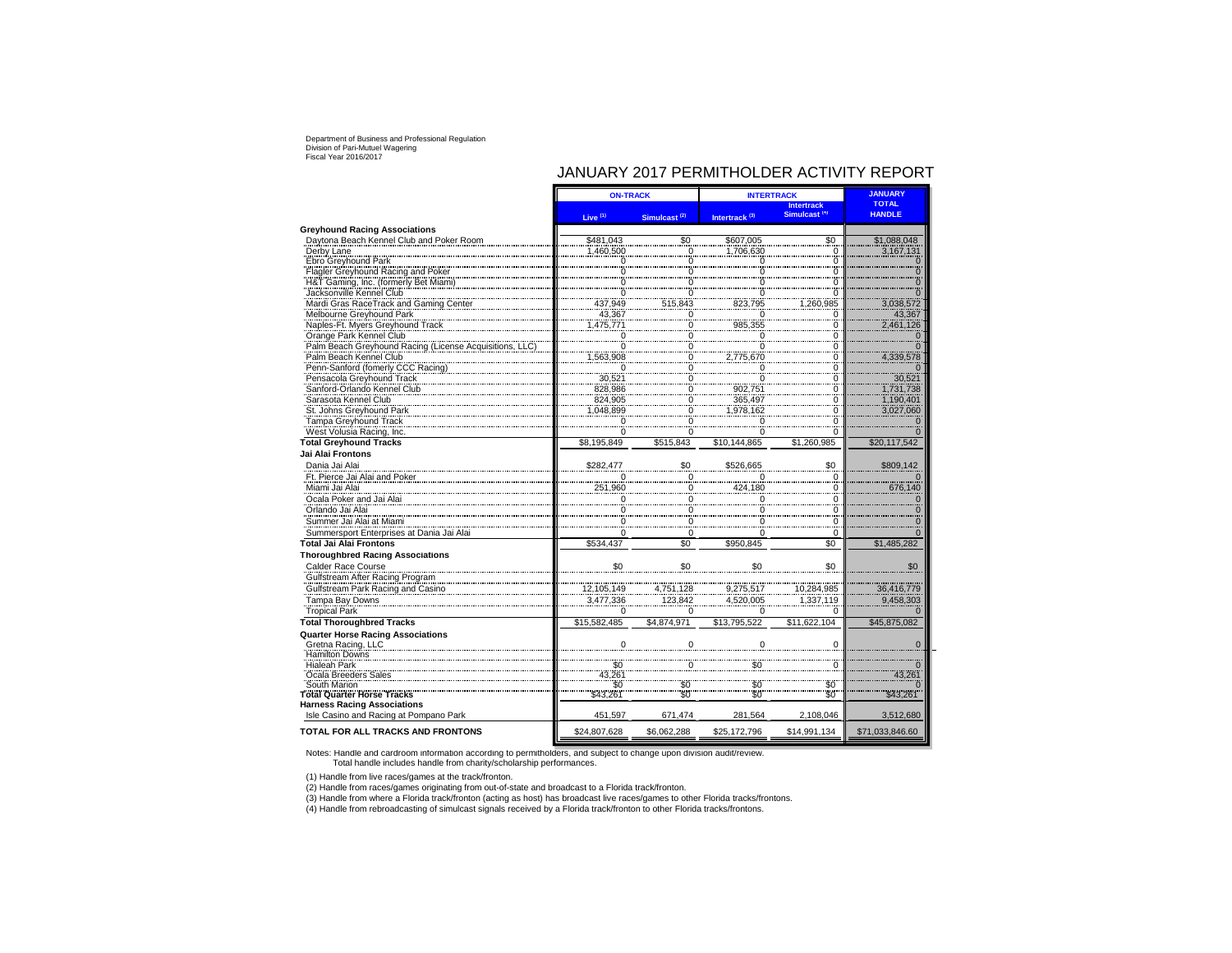### **FEBRUARY 2017 PERMITHOLDER ACTIVITY REPORT**

|                                                                             | <b>ON-TRACK</b>        |                                              | <b>INTERTRACK</b>            | <b>FEBRUARY</b>                |                        |
|-----------------------------------------------------------------------------|------------------------|----------------------------------------------|------------------------------|--------------------------------|------------------------|
|                                                                             |                        |                                              |                              | <b>Intertrack</b>              | <b>TOTAL</b>           |
|                                                                             | Live $(1)$             | Simulcast <sup>(2)</sup>                     | Intertrack <sup>(3)</sup>    | Simulcast <sup>(4)</sup>       | <b>HANDLE</b>          |
| <b>Greyhound Racing Associations</b>                                        |                        |                                              |                              |                                |                        |
| Daytona Beach Kennel Club and Poker Room                                    | \$604,327              | \$0                                          | \$562,585                    | \$0                            | \$1,166,912            |
| Derby Lane                                                                  | \$1,668,296            | $\overline{\$0}$                             | \$1,824,667                  | $\mathbf 0$                    | 3,492,963              |
| Ebro Greyhound Park                                                         | \$0<br>\$0             | $\frac{1}{50}$                               | \$0<br>\$0                   | $\overline{0}$                 |                        |
| Flagler Greyhound Racing and Poker                                          |                        |                                              |                              | $\check{\circ}$                |                        |
| H&T Gaming, Inc. (formerly Bet Miami)                                       | \$152,151              | \$158,486                                    | \$283,390                    | 396,557                        | 990,583                |
| Jacksonville Kennel Club                                                    | \$0                    | \$0                                          | \$0                          | $\Omega$                       |                        |
| Mardi Gras RaceTrack and Gaming Center                                      | \$315,629              | \$382.515                                    | \$511.153                    | 938,771                        | 2,148,067              |
| Melbourne Greyhound Park                                                    | \$50,004               | $$^{6}_{90}_{80}_{80}_{80}$                  | \$0<br>\$996,024             | $\mathbf 0$                    | 50,004                 |
| Naples-Ft. Myers Greyhound Track                                            | \$1,637,963            |                                              |                              | $\check{\circ}$                | 2,633,987              |
| Orange Park Kennel Club                                                     | \$0<br>\$0             |                                              | \$0<br>$\ddot{s}$            | $\frac{0}{0}$                  |                        |
| Palm Beach Greyhound Racing (License Acquisitions,                          |                        |                                              | \$2,590,996                  |                                |                        |
| Palm Beach Kennel Club                                                      | \$1,608,916            |                                              |                              | 0<br>$\ddot{o}$                | 4,199,912              |
| Penn-Sanford (fomerly CCC Racing)<br>Pensacola Greyhound Track              | $$0$<br>$$102,141$     | $\frac{1}{20}$                               | \$0<br>\$0                   | $\overline{0}$                 | 102.141                |
|                                                                             |                        |                                              |                              | $\frac{3}{0}$                  |                        |
| Sanford-Orlando Kennel Club<br>Sarasota Kennel Club                         | \$911,968<br>\$989.140 |                                              | \$907,111<br>\$348,489       |                                | 1,819,078<br>1,337,629 |
| St. Johns Greyhound Park                                                    | \$1,164,984            | $$^{6}_{80}$<br>$$^{6}_{80}$<br>$$^{6}_{80}$ | \$2,043,213                  | $\frac{0}{0}$                  |                        |
| <b>Tampa Greyhound Track</b>                                                | \$0                    |                                              | \$0                          |                                | 3,208,197              |
| West Volusia Racing, Inc.                                                   | \$0                    | $\overline{50}$                              |                              | $\ddot{o}$                     |                        |
| <b>Total Greyhound Tracks</b>                                               | \$9,205,518            | \$541,001                                    | \$10,067,627                 | \$1,335,328                    | \$21,149,473           |
| Jai Alai Frontons                                                           |                        |                                              |                              |                                |                        |
| Dania Jai Alai                                                              | \$303,008              | \$0                                          | \$552,732                    | \$0                            | \$855,740              |
| Ft. Pierce Jai Alai and Poker                                               | \$0                    | \$0                                          |                              |                                |                        |
| Miami Jai Alai                                                              | \$229,863              | \$0                                          | 424,238                      | 0<br>$\mathbf 0$               | 654,101                |
| Ocala Poker and Jai Alai                                                    | \$0                    | \$0                                          | 0                            |                                |                        |
| Orlando Jai Alai                                                            | \$0                    | $\ddot{s}$                                   | 0                            | $\overline{0}$<br>$\mathbf 0$  |                        |
|                                                                             | \$0                    | $\frac{6}{50}$                               |                              |                                |                        |
| Summer Jai Alai at Miami                                                    | \$0                    | \$0                                          |                              | $\overline{0}$<br>0            |                        |
| Summersport Enterprises at Dania Jai Alai<br><b>Total Jai Alai Frontons</b> | \$532,870              | \$0                                          | \$976,970                    | \$0                            |                        |
|                                                                             |                        |                                              |                              |                                | \$1,509,840            |
| <b>Thoroughbred Racing Associations</b>                                     | \$0                    | \$0                                          | \$0                          | \$0                            |                        |
| Calder Race Course                                                          |                        |                                              |                              |                                | \$0                    |
| Gulfstream After Racing Program                                             | \$0                    | \$0                                          | \$0                          | \$0                            |                        |
| Gulfstream Park Racing and Casino                                           | \$10,729,078           | \$4,635,877                                  | \$8,534,919                  | \$10,454,196                   | 34,354,070             |
| Tampa Bay Downs                                                             | \$4,115,461            | \$113,439                                    | \$4,715,402                  | \$1,401,677                    | 10,345,980             |
| <b>Tropical Park</b>                                                        | \$0                    | \$0                                          | \$0                          | \$0                            |                        |
| <b>Total Thoroughbred Tracks</b>                                            | \$14.844.540           | \$4.749.316                                  | \$13.250.321                 | \$11.855.873                   | \$44,700,049           |
| <b>Quarter Horse Racing Associations</b>                                    |                        |                                              |                              |                                |                        |
| Gretna Racing, LLC<br>Hamilton Downs                                        | \$0<br>šō              | \$0<br>$\tilde{50}$                          | \$0                          |                                |                        |
| <b>Hialeah Park</b>                                                         |                        |                                              |                              |                                |                        |
| Ocala Breeders Sales                                                        | $\frac{80}{30}$        | $\frac{1}{30}$                               | $$^{6}_{80}$<br>$$^{6}_{80}$ | $$^{6}_{80}_{80}$              |                        |
| South Marion                                                                | \$0                    | $\overline{\$0}$                             | \$0                          | $\ddot{\text{s}}$ <sup>0</sup> |                        |
| <b>Total Quarter Horse Tracks</b>                                           | \$0                    | $\overline{0}$                               | \$0                          | $\overline{0}$                 | \$0                    |
| <b>Harness Racing Associations</b>                                          |                        |                                              |                              |                                |                        |
| Isle Casino and Racing at Pompano Park                                      | 465,286                | 663,372                                      | 248,418                      | 2,093,535                      | \$3,470,610            |
| TOTAL FOR ALL TRACKS AND FRONTONS                                           | \$25,048,213           | \$5,953,689                                  | \$24,543,336                 | \$15,284,735                   | \$70,829,973           |
|                                                                             |                        |                                              |                              |                                |                        |

Notes: Handle and cardroom information according to permitholders, and subject to change upon division audit/review. Total handle includes handle from charity/scholarship performances.

(1) Handle from live races/games at the track/fronton.

(2) Handle from races/games originating from out-of-state and broadcast to a Florida track/fronton.

(3) Handle from where a Florida track/fronton (acting as host) has broadcast live races/games to other Florida tracks/frontons.<br>(4) Handle from rebroadcasting of simulcast signals received by a Florida track/fronton to oth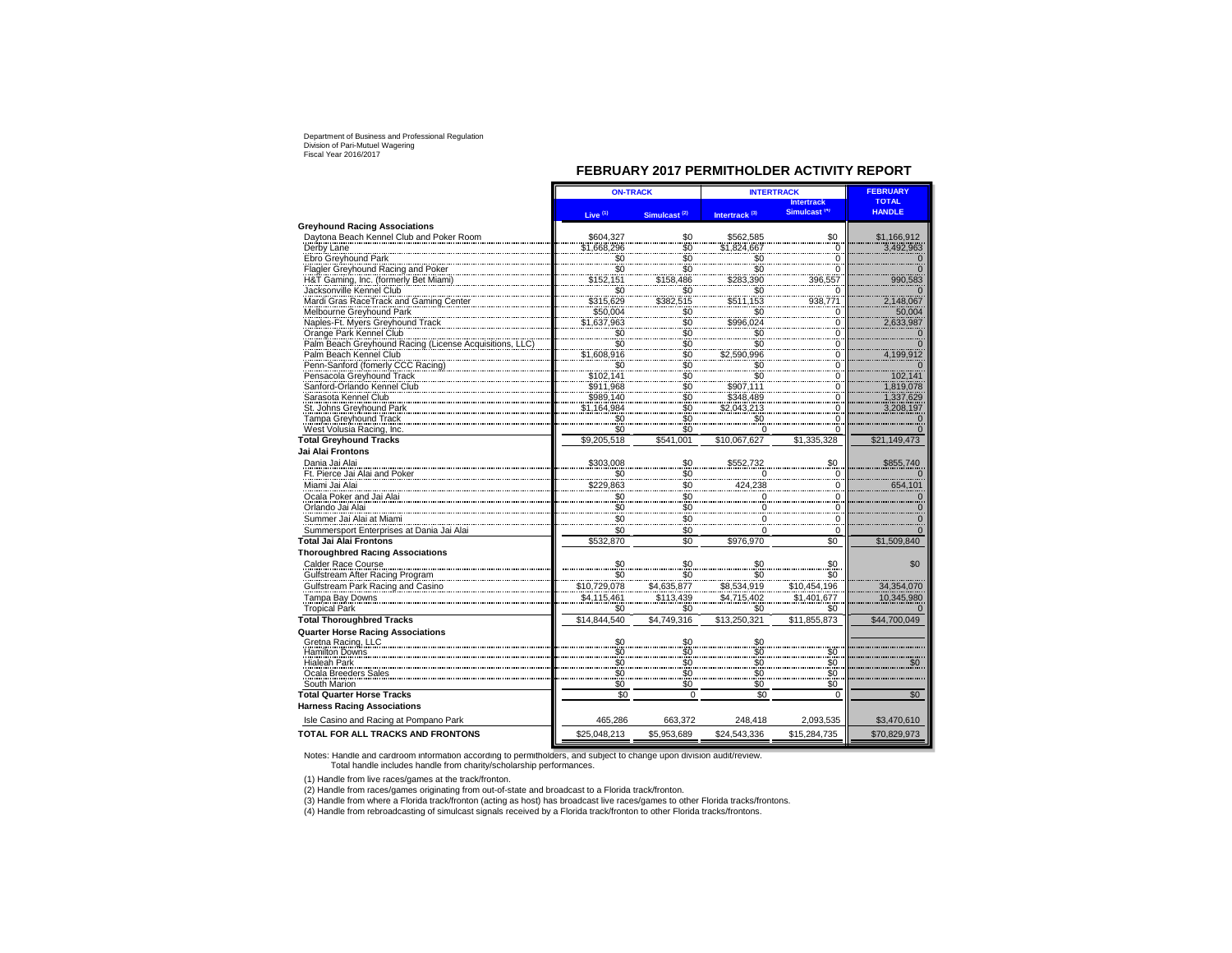# MARCH 2017 PERMITHOLDER ACTIVITY REPORT

|                                                             | <b>ON-TRACK</b>          |                                  | <b>INTERTRACK</b>         | <b>MARCH</b>                                  |                               |
|-------------------------------------------------------------|--------------------------|----------------------------------|---------------------------|-----------------------------------------------|-------------------------------|
|                                                             | Live <sup>(1)</sup>      | Simulcast <sup>(2)</sup>         | Intertrack <sup>(3)</sup> | <b>Intertrack</b><br>Simulcast <sup>(4)</sup> | <b>TOTAL</b><br><b>HANDLE</b> |
| <b>Greyhound Racing Associations</b>                        |                          |                                  |                           |                                               |                               |
| Daytona Beach Kennel Club and Poker Room                    | 564,739                  | \$0                              | \$732,296                 | \$0                                           | \$1,297,035                   |
| Derby Lane                                                  | 1,910,295                | $\Omega$                         | 2,080,674                 | $\Omega$                                      | 3,990,970                     |
| Ebro Greyhound Park                                         | $\Omega$                 | 0                                | $\Omega$                  | 0                                             |                               |
| Flagler Greyhound Racing and Poker                          | $\Omega$                 | 0                                | $\Omega$                  | 0                                             | $\Omega$                      |
| H&T Gaming, Inc. (formerly Bet Miami)                       | 480,063                  | 566,014                          | 931,568                   | 1,543,144                                     | 3,520,788                     |
| Jacksonville Kennel Club                                    | $\Omega$                 | 0                                | 0                         | $\Omega$                                      |                               |
| Mardi Gras RaceTrack and Gaming Center                      | $\overline{0}$<br>52.930 | $\overline{0}$<br>$\overline{0}$ | $\Omega$                  | $\overline{0}$<br>$\overline{0}$              |                               |
| Melbourne Greyhound Park                                    |                          |                                  | 0                         |                                               | 52.930                        |
| Naples-Ft. Myers Greyhound Track<br>Orange Park Kennel Club | 2,016,000<br>$\Omega$    | $\pmb{0}$<br>0                   | 1,157,917<br>ŋ            | $\overline{0}$<br>$\overline{0}$              | 3,173,917                     |
| Palm Beach Greyhound Racing (License Acquisitions,          | $\Omega$                 | $\overline{0}$                   | 0                         | $\overline{0}$                                |                               |
| Palm Beach Kennel Club                                      | 1,790,669                | $\mathsf 0$                      | 3.014.471                 | $\mathbf 0$                                   | 4,805,140                     |
| Penn-Sanford (fomerly CCC Racing)                           | $\Omega$                 | 0                                | O                         | 0                                             |                               |
| Pensacola Greyhound Track                                   | 75,860                   | $\overline{0}$                   |                           |                                               | 75,860                        |
| Sanford-Orlando Kennel Club                                 | 958.926                  | $\overline{0}$                   | 1,176,476                 | $\frac{0}{0}$                                 | 2,135,403                     |
| Sarasota Kennel Club                                        | 1,134,680                | 0                                | 465,352                   | 0                                             | 1,600,032                     |
| St. Johns Greyhound Park                                    | 1,343,096                | $\overline{\mathbf{0}}$          | 2.453.444                 | $\ddot{\rm{o}}$                               | 3,796,540                     |
| Tampa Greyhound Track                                       | $\Omega$                 | $\mathbf 0$                      | 0                         | $\overline{0}$                                |                               |
| West Volusia Racing, Inc.                                   | 0                        | 0                                | $\Omega$                  | $\overline{0}$                                | $\Omega$                      |
| <b>Total Greyhound Tracks</b>                               | \$10,327,259             | \$566,014                        | \$12,012,199              | \$1,543,144                                   | \$24,448,615                  |
| Jai Alai Frontons                                           |                          |                                  |                           |                                               |                               |
| Dania Jai Alai                                              | \$322,112                | \$0                              | \$633.689                 | \$0                                           | \$955,801                     |
| Ft. Pierce Jai Alai and Poker                               | $\Omega$                 | $\mathbf 0$                      | $\Omega$                  | 0                                             | $\Omega$                      |
| Miami Jai Alai                                              | 250.374                  | $\Omega$                         | 452,130                   | $\overline{0}$                                | 702,504                       |
| Ocala Poker and Jai Alai                                    | $\Omega$                 | $\Omega$                         | $\Omega$                  | $\Omega$                                      |                               |
| Orlando Jai Alai                                            | $\Omega$                 | $\Omega$                         | 0                         | $\Omega$                                      |                               |
| Summer Jai Alai at Miami                                    | $\Omega$                 | $\mathbf 0$                      | 0                         | $\Omega$                                      |                               |
| Summersport Enterprises at Dania Jai Alai                   | $\Omega$                 | $\Omega$                         | $\Omega$                  | 0                                             |                               |
| Total Jai Alai Frontons                                     | \$572,486                | \$0                              | \$1,085,819               | \$0                                           | \$1,658,305                   |
| <b>Thoroughbred Racing Associations</b>                     |                          |                                  |                           |                                               |                               |
| Calder Race Course                                          | \$0                      | \$0                              | \$0                       | \$0                                           | \$0                           |
| Gulfstream After Racing Program                             |                          |                                  |                           |                                               |                               |
| Gulfstream Park Racing and Casino                           | 11,030,231               | 5,154,786                        | 8,918,698                 | 11,398,826                                    | 36,502,541                    |
| Tampa Bay Downs                                             | 4,412,218                | 138,070                          | 4,828,314                 | ,459,684                                      | 10,838,286                    |
| <b>Tropical Park</b>                                        | $\Omega$                 | $\Omega$                         |                           | 0                                             |                               |
| <b>Total Thoroughbred Tracks</b>                            | \$15,442,448             | \$5,292,856                      | \$13,747,012              | \$12,858,510                                  | \$47,340,826                  |
| <b>Quarter Horse Racing Associations</b>                    |                          |                                  |                           |                                               |                               |
| Gretna Racing, LLC<br><b>Hamilton Downs</b>                 | $\Omega$<br>$\Omega$     |                                  |                           |                                               | \$0<br>\$0                    |
| <b>Hialeah Park</b>                                         | ö                        |                                  |                           |                                               | \$0                           |
| Ocala Breeders Sales                                        |                          |                                  |                           |                                               | \$0                           |
| South Marion                                                | ö                        |                                  |                           |                                               | \$0                           |
| <b>Total Qurater Horse Tracks</b>                           | \$0                      | \$0                              | \$0                       | \$0                                           | \$0                           |
| <b>Harness Racing Associations</b>                          |                          |                                  |                           |                                               |                               |
| Isle Casino and Racing at Pompano Park                      | \$439,101                | \$769,980                        | \$291,283                 | \$2,461,133                                   | \$3,961,498                   |
| TOTAL FOR ALL TRACKS AND FRONTONS                           | \$26,781,295             | \$6,628,850                      | \$27,136,313              | \$16,862,787                                  | \$77,409,245                  |

Notes: Handle and cardroom information according to permitholders, and subject to change upon division audit/review. Total handle includes handle from charity/scholarship performances.

(1) Handle from live races/games at the track/fronton. (2) Handle from races/games originating from out-of-state and broadcast to a Florida track/fronton.

(3) Handle from where a Florida track/fronton (acting as host) has broadcast live races/games to other Florida tracks/frontons.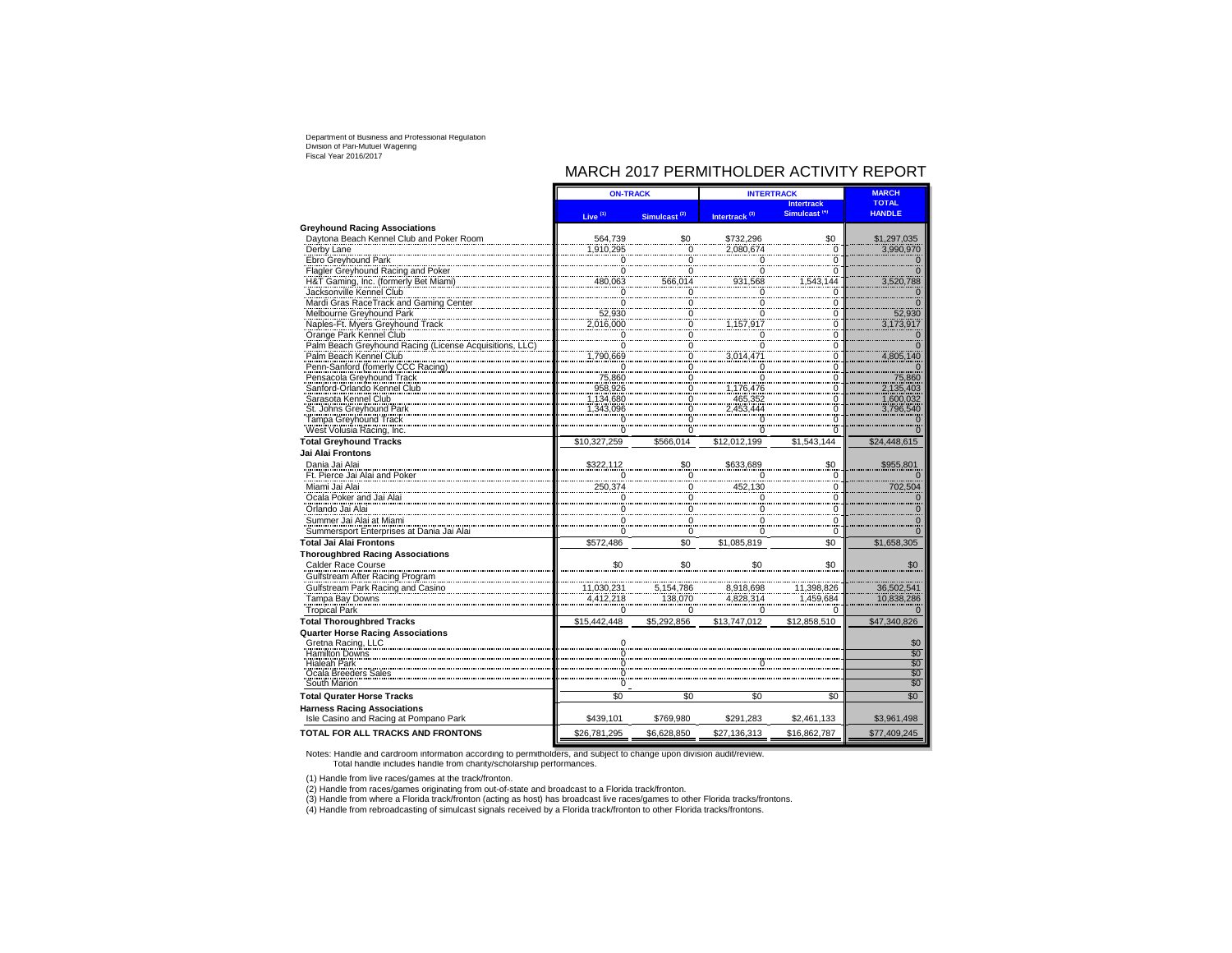# APRIL 2017 PERMITHOLDER ACTIVITY REPORT

|                                                    | <b>ON-TRACK</b>         |                                      | <b>INTERTRACK</b>         |                          | <b>APRIL</b>  |
|----------------------------------------------------|-------------------------|--------------------------------------|---------------------------|--------------------------|---------------|
|                                                    |                         |                                      |                           | <b>Intertrack</b>        | <b>TOTAL</b>  |
|                                                    | Live <sup>(1)</sup>     | Simulcast <sup>(2)</sup>             | Intertrack <sup>(3)</sup> | Simulcast <sup>(9)</sup> | <b>HANDLE</b> |
| <b>Greyhound Racing Associations</b>               |                         |                                      |                           |                          |               |
| Daytona Beach Kennel Club and Poker Room           | \$523,754               | \$150,298                            | \$689,388                 | \$0                      | \$1,363,439   |
| Derby Lane                                         | 1,525,104               | 0                                    | 1,698,316                 | 0                        | 3,223,420     |
| Ebro Greyhound Park                                | 0                       | $\Omega$                             |                           | 0                        |               |
| Flagler Greyhound Racing and Poker                 | 0                       | $\Omega$                             |                           | 0                        |               |
| H&T Gaming, Inc. (formerly Bet Miami)              | 362,100                 | 522,645                              | 891,888                   | 320<br>,271              | 3,047,953     |
| Jacksonville Kennel Club                           | $\overline{0}$          | $\mathbf 0$                          | 0                         | $\overline{0}$           |               |
| Jefferson County Kennel Club                       | $\pmb{0}$               | $\pmb{0}$                            |                           | $\overline{0}$           |               |
| Mardi Gras RaceTrack and Gaming Center             | 0                       | 0                                    |                           | 0                        |               |
| Melbourne Greyhound Park                           | 24.583                  | $\begin{matrix} 0 \\ 0 \end{matrix}$ |                           | $\Omega$                 | 24,583        |
| Naples-Ft. Myers Greyhound Track                   | 1,306,055               |                                      | 964.098                   | ö                        | 2,270,153     |
| Orange Park Kennel Club                            | n                       | $\Omega$                             |                           | $\overline{0}$           |               |
| Palm Beach Greyhound Racing (License Acquisitions, | 0                       | $\overline{0}$                       |                           | 0                        |               |
| Palm Beach Kennel Club                             | ,530,194                | 0                                    | 2,779,759                 | $\Omega$                 | 4,309,953     |
| Penn-Sanford (fomerly CCC Racing)                  | $\overline{0}$          | $\overline{0}$                       |                           | $\overline{0}$           |               |
| Pensacola Greyhound Track                          | 62,582                  | 0                                    |                           | $\ddot{\mathbf{0}}$      | 62.582        |
| Sanford-Orlando Kennel Club                        | 844.252                 | $\overline{0}$                       | 1.026.621                 | 0                        | 1.870.873     |
| Sarasota Kennel Club                               | 662,679                 | 0                                    | 335,92                    | $\Omega$                 | 998,600       |
| St. Johns Greyhound Park                           | 1,234,359               | $\overline{0}$                       | 2,306,352                 | 0                        | 3,540,711     |
| Tampa Greyhound Track                              | 0                       | 0                                    |                           | 0                        |               |
| West Volusia Racing, Inc.                          | $\Omega$                | $\Omega$                             |                           | O                        |               |
| <b>Total Greyhound Tracks</b>                      | \$8.075.662             | \$672.943                            | \$10.692.343              | \$1.271.320              | \$20,712,267  |
| Jai Alai Frontons                                  |                         |                                      |                           |                          |               |
| Dania Jai Alai                                     | \$139,254               | \$0                                  | \$328,331                 | \$0                      | \$467,585     |
| Ft. Pierce Jai Alai and Poker                      | $\overline{\mathbf{0}}$ | $\boldsymbol{0}$                     | O                         | $\Omega$                 | $\Omega$      |
| Hamilton Jai Alai and Poker                        | $\overline{0}$          | 0                                    |                           | 0                        |               |
| Miami Jai Alai                                     | 239,128                 | $\mathbf 0$                          | 470.386                   | 0                        | 709,513       |
| Ocala Poker and Jai Alai                           | 0                       | $\mathbf 0$                          |                           | 0                        | $\Omega$      |
| Orlando Jai Alai                                   |                         |                                      |                           | $\Omega$                 |               |
| Summer Jai Alai at Miami                           | 0                       | 0                                    |                           | $\Omega$                 |               |
| Summersport Enterprises at Dania Jai Alai          | 0                       | $\mathbf 0$                          | 0                         | $\mathbf 0$              | $\Omega$      |
| <b>Total Jai Alai Frontons</b>                     | \$378,381               | \$0                                  | \$798,716                 | \$0                      | \$1,177,098   |
|                                                    |                         |                                      |                           |                          |               |
| <b>Thoroughbred Racing Associations</b>            |                         |                                      |                           |                          |               |
| Calder Race Course                                 | \$0                     | \$0                                  | \$0                       | \$0                      | \$0           |
| Gulfstream After Racing Program                    |                         |                                      |                           |                          |               |
| Gulfstream Park Racing and Casino                  | 7,559,718               | 4,648,740                            | 6,118,142                 | 10,503,516               | 28,830,115    |
| Tampa Bay Downs                                    | 2,929,165               | 610,969                              | 3,382,748                 | 5,855,894                | 12,778,776    |
| <b>Tropical Park</b>                               | $\Omega$                | 0                                    |                           | 0                        |               |
| <b>Total Thoroughbred Tracks</b>                   | \$10,488,883            | \$5,259,709                          | \$9,500,889               | \$16,359,410             | \$41,608,891  |
| <b>Quarter Horse Racing Associations</b>           |                         |                                      |                           |                          |               |
| Gretna Racing, LLC<br><b>Hamilton Downs</b>        | \$11,370                |                                      |                           |                          | \$11,370      |
| <b>Hialeah Park</b>                                |                         |                                      |                           |                          |               |
| Ocala Breeders Sales                               |                         |                                      |                           |                          |               |
| South Marion                                       | 0                       |                                      |                           |                          |               |
| <b>Total Quarter Horse Tracks</b>                  | 11,370                  | $\mathbf 0$                          | 0                         | $\Omega$                 | \$11,370      |
| <b>Harness Racing Associations</b>                 |                         |                                      |                           |                          |               |
| Isle Casino and Racing at Pompano Park             | 273,772                 | 738,227                              | 194,943                   | 2,324,953                | 3,531,894     |
| TOTAL FOR ALL TRACKS AND FRONTONS                  | \$19,228,067            | \$6,670,878                          | \$21,186,891              | \$19,955,684             | \$67,041,520  |

Notes: Handle and cardroom information according to permitholders, and subject to change upon division audit/review. Total handle includes handle from charity/scholarship performances.

(1) Handle from live races/games at the track/fronton.

(2) Handle from races/games originating from out-of-state and broadcast to a Florida track/fronton.<br>(3) Handle from where a Florida track/fronton (acting as host) has broadcast live races/games to other Florida tracks/fron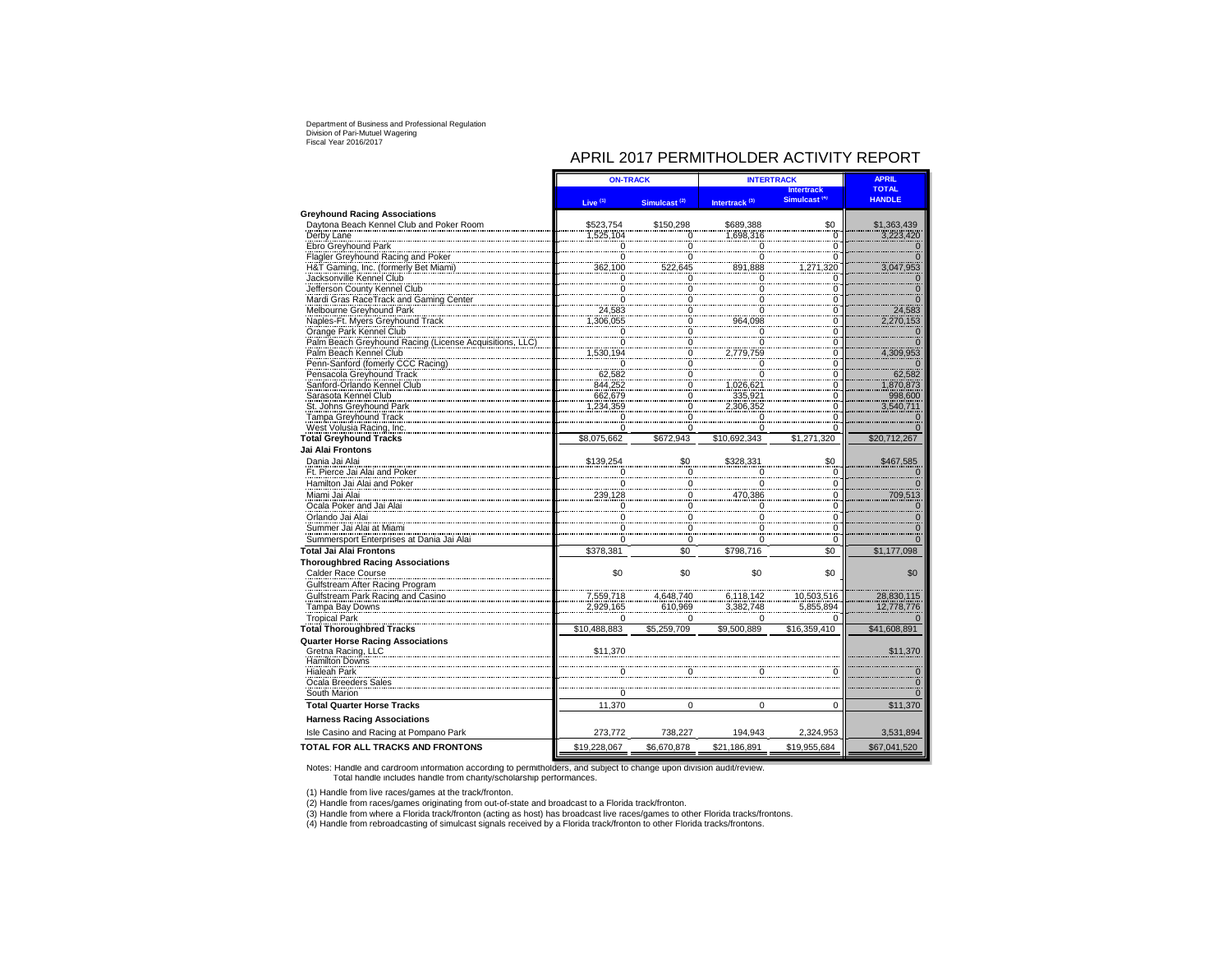# MAY 2017 PERMITHOLDER ACTIVITY REPORT

| Simulcast <sup>(4)</sup><br><b>HANDLE</b><br>Live <sup>(1)</sup><br>Intertrack <sup>(3)</sup><br>Simulcast <sup>(2)</sup><br><b>Greyhound Racing Associations</b><br>Davtona Beach Kennel Club and Poker Room<br>\$166.020<br>\$0<br>\$498,164<br>\$794.698<br>\$1,458,882<br>Derby Lane<br>1,548,163<br>2,013,820<br>3,561,983<br>$\overline{0}$<br>$\Omega$<br>Ebro Greyhound Park<br>237,623<br>237,623<br>0<br>$\Omega$<br>Flagler Greyhound Racing and Poker<br>$\overline{0}$<br>0<br>0<br>H&T Gaming, Inc. (formerly Bet Miami)<br>1,300,338<br>1,860,004<br>0<br>559,666<br>$\Omega$<br>Jacksonville Kennel Club<br>0<br>0<br>0<br>Mardi Gras RaceTrack and Gaming Center<br>0<br>0<br>$\boldsymbol{0}$<br>Melbourne Greyhound Park<br>$\overline{\phantom{0}}$<br>0<br>$\Omega$<br>1,748,902<br>Naples-Ft. Myers Greyhound Track<br>910,291<br>838,611<br>$\Omega$<br>$\Omega$<br>1.309.882<br>2.164.043<br>Orange Park Kennel Club<br>$\overline{0}$<br>3,473,925<br>0<br>Palm Beach Greyhound Racing (License Acquisitions, I<br>0<br>$\overline{0}$<br>0<br>n<br>1,463,879<br>4,282,941<br>Palm Beach Kennel Club<br>2,819,062<br>0<br>0<br>Penn-Sanford (fomerly CCC Racing)<br>$\Omega$<br>0<br>$\Omega$<br>$\Omega$<br>71,249<br>71,249<br>Pensacola Greyhound Track<br>$\frac{0}{0}$<br>$\Omega$<br>$\ddot{o}$<br>Sanford-Orlando Kennel Club<br>960,659<br>2,135,825<br>1,175,166<br>Sarasota Kennel Club<br>$\overline{\mathbf{0}}$<br>0<br>0<br>0<br>St. Johns Greyhound Park<br>0<br>$\Omega$<br>$\Omega$<br>Tampa Greyhound Track<br>$\Omega$<br>$\Omega$<br>0<br>West Volusia Racing, Inc.<br>0<br>$\Omega$<br>$\Omega$<br><b>Total Greyhound Tracks</b><br>\$6.999.910<br>\$725.686<br>\$9.805.399<br>\$1.300.338<br>\$18,831,333<br>Jai Alai Frontons<br>\$0<br>Dania Jai Alai<br>\$0<br>\$0<br>\$0<br>\$0<br>Ft. Pierce Jai Alai and Poker<br>0<br>0<br>0<br>$\mathbf 0$<br>Hamilton Jai Alai and Poker<br>0<br>0<br>$\Omega$<br>0<br>Miami Jai Alai<br>0<br>$\mathbf 0$<br>$\Omega$<br>$\Omega$<br>10<br>Ocala Poker and Jai Alai<br>0<br>$\Omega$<br>10<br>$\frac{0}{220,218}$<br>Orlando Jai Alai<br>$\Omega$<br>$\Omega$<br>$\Omega$<br>Summer Jai Alai at Miami<br>638,885<br>418,667<br>$\overline{0}$<br>$\Omega$<br>196,896<br>Summersport Enterprises at Dania Jai Alai<br>487,874<br>684,77<br>0<br>$\Omega$<br>West Flagler Associates<br>0<br>0<br>0<br>$\Omega$<br>\$417.124<br>\$0<br>\$0<br><b>Total Jai Alai Frontons</b><br>\$906.541<br>\$1,323,665<br><b>Thoroughbred Racing Associations</b><br>Calder Race Course<br>\$0<br>\$0<br>\$0<br>\$0<br>\$0<br>Gulfstream After Racing Program<br>Gulfstream Park Racing and Casino<br>2,251,126<br>27,163,256<br>5,314,227<br>2,321,577<br>17,276,326<br>Tampa Bay Downs<br>710,056<br>223,328<br>758,189<br>2,592,567<br>4,284,139<br><b>Tropical Park</b><br>2,067,439<br>1,755,109<br>2,206,996<br>5,716,430<br>11,745,973<br>\$25,585,323<br>\$43.193.369<br><b>Total Thoroughbred Tracks</b><br>\$5.028.620<br>\$7.292.663<br>\$5.286.762<br><b>Quarter Horse Racing Associations</b><br>Gretna Racing, LLC<br>3,232<br>0<br>$\Omega$<br>$\mathbf 0$<br>\$3,232<br><b>Hialeah Park</b><br>0<br>556<br>$\Omega$<br>0<br>556<br>$\Omega$<br>$\Omega$<br>$\Omega$<br><b>Total Quarter Horse Tracks</b><br>3.788<br>3.788<br><b>Harness Racing Associations</b><br>Isle Casino and Racing at Pompano Park<br>\$157,604<br>\$831.235<br>\$74,210<br>\$2,438,426<br>\$3,501,475<br>\$12,607,046<br>\$16,072,913<br>\$29,324,087<br>\$8,849,585<br>\$66,849,842 |                                          | <b>ON-TRACK</b> |  | <b>INTERTRACK</b> | <b>MAY</b>        |              |
|-------------------------------------------------------------------------------------------------------------------------------------------------------------------------------------------------------------------------------------------------------------------------------------------------------------------------------------------------------------------------------------------------------------------------------------------------------------------------------------------------------------------------------------------------------------------------------------------------------------------------------------------------------------------------------------------------------------------------------------------------------------------------------------------------------------------------------------------------------------------------------------------------------------------------------------------------------------------------------------------------------------------------------------------------------------------------------------------------------------------------------------------------------------------------------------------------------------------------------------------------------------------------------------------------------------------------------------------------------------------------------------------------------------------------------------------------------------------------------------------------------------------------------------------------------------------------------------------------------------------------------------------------------------------------------------------------------------------------------------------------------------------------------------------------------------------------------------------------------------------------------------------------------------------------------------------------------------------------------------------------------------------------------------------------------------------------------------------------------------------------------------------------------------------------------------------------------------------------------------------------------------------------------------------------------------------------------------------------------------------------------------------------------------------------------------------------------------------------------------------------------------------------------------------------------------------------------------------------------------------------------------------------------------------------------------------------------------------------------------------------------------------------------------------------------------------------------------------------------------------------------------------------------------------------------------------------------------------------------------------------------------------------------------------------------------------------------------------------------------------------------------------------------------------------------------------------------------------------------------------------------------------------------------------------------------------------------------------------------------------------------------------------------------------------------------------------------------------------------------------------------------------------------------------------------|------------------------------------------|-----------------|--|-------------------|-------------------|--------------|
|                                                                                                                                                                                                                                                                                                                                                                                                                                                                                                                                                                                                                                                                                                                                                                                                                                                                                                                                                                                                                                                                                                                                                                                                                                                                                                                                                                                                                                                                                                                                                                                                                                                                                                                                                                                                                                                                                                                                                                                                                                                                                                                                                                                                                                                                                                                                                                                                                                                                                                                                                                                                                                                                                                                                                                                                                                                                                                                                                                                                                                                                                                                                                                                                                                                                                                                                                                                                                                                                                                                                                       |                                          |                 |  |                   | <b>Intertrack</b> | <b>TOTAL</b> |
|                                                                                                                                                                                                                                                                                                                                                                                                                                                                                                                                                                                                                                                                                                                                                                                                                                                                                                                                                                                                                                                                                                                                                                                                                                                                                                                                                                                                                                                                                                                                                                                                                                                                                                                                                                                                                                                                                                                                                                                                                                                                                                                                                                                                                                                                                                                                                                                                                                                                                                                                                                                                                                                                                                                                                                                                                                                                                                                                                                                                                                                                                                                                                                                                                                                                                                                                                                                                                                                                                                                                                       |                                          |                 |  |                   |                   |              |
|                                                                                                                                                                                                                                                                                                                                                                                                                                                                                                                                                                                                                                                                                                                                                                                                                                                                                                                                                                                                                                                                                                                                                                                                                                                                                                                                                                                                                                                                                                                                                                                                                                                                                                                                                                                                                                                                                                                                                                                                                                                                                                                                                                                                                                                                                                                                                                                                                                                                                                                                                                                                                                                                                                                                                                                                                                                                                                                                                                                                                                                                                                                                                                                                                                                                                                                                                                                                                                                                                                                                                       |                                          |                 |  |                   |                   |              |
|                                                                                                                                                                                                                                                                                                                                                                                                                                                                                                                                                                                                                                                                                                                                                                                                                                                                                                                                                                                                                                                                                                                                                                                                                                                                                                                                                                                                                                                                                                                                                                                                                                                                                                                                                                                                                                                                                                                                                                                                                                                                                                                                                                                                                                                                                                                                                                                                                                                                                                                                                                                                                                                                                                                                                                                                                                                                                                                                                                                                                                                                                                                                                                                                                                                                                                                                                                                                                                                                                                                                                       |                                          |                 |  |                   |                   |              |
|                                                                                                                                                                                                                                                                                                                                                                                                                                                                                                                                                                                                                                                                                                                                                                                                                                                                                                                                                                                                                                                                                                                                                                                                                                                                                                                                                                                                                                                                                                                                                                                                                                                                                                                                                                                                                                                                                                                                                                                                                                                                                                                                                                                                                                                                                                                                                                                                                                                                                                                                                                                                                                                                                                                                                                                                                                                                                                                                                                                                                                                                                                                                                                                                                                                                                                                                                                                                                                                                                                                                                       |                                          |                 |  |                   |                   |              |
|                                                                                                                                                                                                                                                                                                                                                                                                                                                                                                                                                                                                                                                                                                                                                                                                                                                                                                                                                                                                                                                                                                                                                                                                                                                                                                                                                                                                                                                                                                                                                                                                                                                                                                                                                                                                                                                                                                                                                                                                                                                                                                                                                                                                                                                                                                                                                                                                                                                                                                                                                                                                                                                                                                                                                                                                                                                                                                                                                                                                                                                                                                                                                                                                                                                                                                                                                                                                                                                                                                                                                       |                                          |                 |  |                   |                   |              |
|                                                                                                                                                                                                                                                                                                                                                                                                                                                                                                                                                                                                                                                                                                                                                                                                                                                                                                                                                                                                                                                                                                                                                                                                                                                                                                                                                                                                                                                                                                                                                                                                                                                                                                                                                                                                                                                                                                                                                                                                                                                                                                                                                                                                                                                                                                                                                                                                                                                                                                                                                                                                                                                                                                                                                                                                                                                                                                                                                                                                                                                                                                                                                                                                                                                                                                                                                                                                                                                                                                                                                       |                                          |                 |  |                   |                   |              |
|                                                                                                                                                                                                                                                                                                                                                                                                                                                                                                                                                                                                                                                                                                                                                                                                                                                                                                                                                                                                                                                                                                                                                                                                                                                                                                                                                                                                                                                                                                                                                                                                                                                                                                                                                                                                                                                                                                                                                                                                                                                                                                                                                                                                                                                                                                                                                                                                                                                                                                                                                                                                                                                                                                                                                                                                                                                                                                                                                                                                                                                                                                                                                                                                                                                                                                                                                                                                                                                                                                                                                       |                                          |                 |  |                   |                   |              |
|                                                                                                                                                                                                                                                                                                                                                                                                                                                                                                                                                                                                                                                                                                                                                                                                                                                                                                                                                                                                                                                                                                                                                                                                                                                                                                                                                                                                                                                                                                                                                                                                                                                                                                                                                                                                                                                                                                                                                                                                                                                                                                                                                                                                                                                                                                                                                                                                                                                                                                                                                                                                                                                                                                                                                                                                                                                                                                                                                                                                                                                                                                                                                                                                                                                                                                                                                                                                                                                                                                                                                       |                                          |                 |  |                   |                   |              |
|                                                                                                                                                                                                                                                                                                                                                                                                                                                                                                                                                                                                                                                                                                                                                                                                                                                                                                                                                                                                                                                                                                                                                                                                                                                                                                                                                                                                                                                                                                                                                                                                                                                                                                                                                                                                                                                                                                                                                                                                                                                                                                                                                                                                                                                                                                                                                                                                                                                                                                                                                                                                                                                                                                                                                                                                                                                                                                                                                                                                                                                                                                                                                                                                                                                                                                                                                                                                                                                                                                                                                       |                                          |                 |  |                   |                   |              |
|                                                                                                                                                                                                                                                                                                                                                                                                                                                                                                                                                                                                                                                                                                                                                                                                                                                                                                                                                                                                                                                                                                                                                                                                                                                                                                                                                                                                                                                                                                                                                                                                                                                                                                                                                                                                                                                                                                                                                                                                                                                                                                                                                                                                                                                                                                                                                                                                                                                                                                                                                                                                                                                                                                                                                                                                                                                                                                                                                                                                                                                                                                                                                                                                                                                                                                                                                                                                                                                                                                                                                       |                                          |                 |  |                   |                   |              |
|                                                                                                                                                                                                                                                                                                                                                                                                                                                                                                                                                                                                                                                                                                                                                                                                                                                                                                                                                                                                                                                                                                                                                                                                                                                                                                                                                                                                                                                                                                                                                                                                                                                                                                                                                                                                                                                                                                                                                                                                                                                                                                                                                                                                                                                                                                                                                                                                                                                                                                                                                                                                                                                                                                                                                                                                                                                                                                                                                                                                                                                                                                                                                                                                                                                                                                                                                                                                                                                                                                                                                       |                                          |                 |  |                   |                   |              |
|                                                                                                                                                                                                                                                                                                                                                                                                                                                                                                                                                                                                                                                                                                                                                                                                                                                                                                                                                                                                                                                                                                                                                                                                                                                                                                                                                                                                                                                                                                                                                                                                                                                                                                                                                                                                                                                                                                                                                                                                                                                                                                                                                                                                                                                                                                                                                                                                                                                                                                                                                                                                                                                                                                                                                                                                                                                                                                                                                                                                                                                                                                                                                                                                                                                                                                                                                                                                                                                                                                                                                       |                                          |                 |  |                   |                   |              |
|                                                                                                                                                                                                                                                                                                                                                                                                                                                                                                                                                                                                                                                                                                                                                                                                                                                                                                                                                                                                                                                                                                                                                                                                                                                                                                                                                                                                                                                                                                                                                                                                                                                                                                                                                                                                                                                                                                                                                                                                                                                                                                                                                                                                                                                                                                                                                                                                                                                                                                                                                                                                                                                                                                                                                                                                                                                                                                                                                                                                                                                                                                                                                                                                                                                                                                                                                                                                                                                                                                                                                       |                                          |                 |  |                   |                   |              |
|                                                                                                                                                                                                                                                                                                                                                                                                                                                                                                                                                                                                                                                                                                                                                                                                                                                                                                                                                                                                                                                                                                                                                                                                                                                                                                                                                                                                                                                                                                                                                                                                                                                                                                                                                                                                                                                                                                                                                                                                                                                                                                                                                                                                                                                                                                                                                                                                                                                                                                                                                                                                                                                                                                                                                                                                                                                                                                                                                                                                                                                                                                                                                                                                                                                                                                                                                                                                                                                                                                                                                       |                                          |                 |  |                   |                   |              |
|                                                                                                                                                                                                                                                                                                                                                                                                                                                                                                                                                                                                                                                                                                                                                                                                                                                                                                                                                                                                                                                                                                                                                                                                                                                                                                                                                                                                                                                                                                                                                                                                                                                                                                                                                                                                                                                                                                                                                                                                                                                                                                                                                                                                                                                                                                                                                                                                                                                                                                                                                                                                                                                                                                                                                                                                                                                                                                                                                                                                                                                                                                                                                                                                                                                                                                                                                                                                                                                                                                                                                       |                                          |                 |  |                   |                   |              |
|                                                                                                                                                                                                                                                                                                                                                                                                                                                                                                                                                                                                                                                                                                                                                                                                                                                                                                                                                                                                                                                                                                                                                                                                                                                                                                                                                                                                                                                                                                                                                                                                                                                                                                                                                                                                                                                                                                                                                                                                                                                                                                                                                                                                                                                                                                                                                                                                                                                                                                                                                                                                                                                                                                                                                                                                                                                                                                                                                                                                                                                                                                                                                                                                                                                                                                                                                                                                                                                                                                                                                       |                                          |                 |  |                   |                   |              |
|                                                                                                                                                                                                                                                                                                                                                                                                                                                                                                                                                                                                                                                                                                                                                                                                                                                                                                                                                                                                                                                                                                                                                                                                                                                                                                                                                                                                                                                                                                                                                                                                                                                                                                                                                                                                                                                                                                                                                                                                                                                                                                                                                                                                                                                                                                                                                                                                                                                                                                                                                                                                                                                                                                                                                                                                                                                                                                                                                                                                                                                                                                                                                                                                                                                                                                                                                                                                                                                                                                                                                       |                                          |                 |  |                   |                   |              |
|                                                                                                                                                                                                                                                                                                                                                                                                                                                                                                                                                                                                                                                                                                                                                                                                                                                                                                                                                                                                                                                                                                                                                                                                                                                                                                                                                                                                                                                                                                                                                                                                                                                                                                                                                                                                                                                                                                                                                                                                                                                                                                                                                                                                                                                                                                                                                                                                                                                                                                                                                                                                                                                                                                                                                                                                                                                                                                                                                                                                                                                                                                                                                                                                                                                                                                                                                                                                                                                                                                                                                       |                                          |                 |  |                   |                   |              |
|                                                                                                                                                                                                                                                                                                                                                                                                                                                                                                                                                                                                                                                                                                                                                                                                                                                                                                                                                                                                                                                                                                                                                                                                                                                                                                                                                                                                                                                                                                                                                                                                                                                                                                                                                                                                                                                                                                                                                                                                                                                                                                                                                                                                                                                                                                                                                                                                                                                                                                                                                                                                                                                                                                                                                                                                                                                                                                                                                                                                                                                                                                                                                                                                                                                                                                                                                                                                                                                                                                                                                       |                                          |                 |  |                   |                   |              |
|                                                                                                                                                                                                                                                                                                                                                                                                                                                                                                                                                                                                                                                                                                                                                                                                                                                                                                                                                                                                                                                                                                                                                                                                                                                                                                                                                                                                                                                                                                                                                                                                                                                                                                                                                                                                                                                                                                                                                                                                                                                                                                                                                                                                                                                                                                                                                                                                                                                                                                                                                                                                                                                                                                                                                                                                                                                                                                                                                                                                                                                                                                                                                                                                                                                                                                                                                                                                                                                                                                                                                       |                                          |                 |  |                   |                   |              |
|                                                                                                                                                                                                                                                                                                                                                                                                                                                                                                                                                                                                                                                                                                                                                                                                                                                                                                                                                                                                                                                                                                                                                                                                                                                                                                                                                                                                                                                                                                                                                                                                                                                                                                                                                                                                                                                                                                                                                                                                                                                                                                                                                                                                                                                                                                                                                                                                                                                                                                                                                                                                                                                                                                                                                                                                                                                                                                                                                                                                                                                                                                                                                                                                                                                                                                                                                                                                                                                                                                                                                       |                                          |                 |  |                   |                   |              |
|                                                                                                                                                                                                                                                                                                                                                                                                                                                                                                                                                                                                                                                                                                                                                                                                                                                                                                                                                                                                                                                                                                                                                                                                                                                                                                                                                                                                                                                                                                                                                                                                                                                                                                                                                                                                                                                                                                                                                                                                                                                                                                                                                                                                                                                                                                                                                                                                                                                                                                                                                                                                                                                                                                                                                                                                                                                                                                                                                                                                                                                                                                                                                                                                                                                                                                                                                                                                                                                                                                                                                       |                                          |                 |  |                   |                   |              |
|                                                                                                                                                                                                                                                                                                                                                                                                                                                                                                                                                                                                                                                                                                                                                                                                                                                                                                                                                                                                                                                                                                                                                                                                                                                                                                                                                                                                                                                                                                                                                                                                                                                                                                                                                                                                                                                                                                                                                                                                                                                                                                                                                                                                                                                                                                                                                                                                                                                                                                                                                                                                                                                                                                                                                                                                                                                                                                                                                                                                                                                                                                                                                                                                                                                                                                                                                                                                                                                                                                                                                       |                                          |                 |  |                   |                   |              |
|                                                                                                                                                                                                                                                                                                                                                                                                                                                                                                                                                                                                                                                                                                                                                                                                                                                                                                                                                                                                                                                                                                                                                                                                                                                                                                                                                                                                                                                                                                                                                                                                                                                                                                                                                                                                                                                                                                                                                                                                                                                                                                                                                                                                                                                                                                                                                                                                                                                                                                                                                                                                                                                                                                                                                                                                                                                                                                                                                                                                                                                                                                                                                                                                                                                                                                                                                                                                                                                                                                                                                       |                                          |                 |  |                   |                   |              |
|                                                                                                                                                                                                                                                                                                                                                                                                                                                                                                                                                                                                                                                                                                                                                                                                                                                                                                                                                                                                                                                                                                                                                                                                                                                                                                                                                                                                                                                                                                                                                                                                                                                                                                                                                                                                                                                                                                                                                                                                                                                                                                                                                                                                                                                                                                                                                                                                                                                                                                                                                                                                                                                                                                                                                                                                                                                                                                                                                                                                                                                                                                                                                                                                                                                                                                                                                                                                                                                                                                                                                       |                                          |                 |  |                   |                   |              |
|                                                                                                                                                                                                                                                                                                                                                                                                                                                                                                                                                                                                                                                                                                                                                                                                                                                                                                                                                                                                                                                                                                                                                                                                                                                                                                                                                                                                                                                                                                                                                                                                                                                                                                                                                                                                                                                                                                                                                                                                                                                                                                                                                                                                                                                                                                                                                                                                                                                                                                                                                                                                                                                                                                                                                                                                                                                                                                                                                                                                                                                                                                                                                                                                                                                                                                                                                                                                                                                                                                                                                       |                                          |                 |  |                   |                   |              |
|                                                                                                                                                                                                                                                                                                                                                                                                                                                                                                                                                                                                                                                                                                                                                                                                                                                                                                                                                                                                                                                                                                                                                                                                                                                                                                                                                                                                                                                                                                                                                                                                                                                                                                                                                                                                                                                                                                                                                                                                                                                                                                                                                                                                                                                                                                                                                                                                                                                                                                                                                                                                                                                                                                                                                                                                                                                                                                                                                                                                                                                                                                                                                                                                                                                                                                                                                                                                                                                                                                                                                       |                                          |                 |  |                   |                   |              |
|                                                                                                                                                                                                                                                                                                                                                                                                                                                                                                                                                                                                                                                                                                                                                                                                                                                                                                                                                                                                                                                                                                                                                                                                                                                                                                                                                                                                                                                                                                                                                                                                                                                                                                                                                                                                                                                                                                                                                                                                                                                                                                                                                                                                                                                                                                                                                                                                                                                                                                                                                                                                                                                                                                                                                                                                                                                                                                                                                                                                                                                                                                                                                                                                                                                                                                                                                                                                                                                                                                                                                       |                                          |                 |  |                   |                   |              |
|                                                                                                                                                                                                                                                                                                                                                                                                                                                                                                                                                                                                                                                                                                                                                                                                                                                                                                                                                                                                                                                                                                                                                                                                                                                                                                                                                                                                                                                                                                                                                                                                                                                                                                                                                                                                                                                                                                                                                                                                                                                                                                                                                                                                                                                                                                                                                                                                                                                                                                                                                                                                                                                                                                                                                                                                                                                                                                                                                                                                                                                                                                                                                                                                                                                                                                                                                                                                                                                                                                                                                       |                                          |                 |  |                   |                   |              |
|                                                                                                                                                                                                                                                                                                                                                                                                                                                                                                                                                                                                                                                                                                                                                                                                                                                                                                                                                                                                                                                                                                                                                                                                                                                                                                                                                                                                                                                                                                                                                                                                                                                                                                                                                                                                                                                                                                                                                                                                                                                                                                                                                                                                                                                                                                                                                                                                                                                                                                                                                                                                                                                                                                                                                                                                                                                                                                                                                                                                                                                                                                                                                                                                                                                                                                                                                                                                                                                                                                                                                       |                                          |                 |  |                   |                   |              |
|                                                                                                                                                                                                                                                                                                                                                                                                                                                                                                                                                                                                                                                                                                                                                                                                                                                                                                                                                                                                                                                                                                                                                                                                                                                                                                                                                                                                                                                                                                                                                                                                                                                                                                                                                                                                                                                                                                                                                                                                                                                                                                                                                                                                                                                                                                                                                                                                                                                                                                                                                                                                                                                                                                                                                                                                                                                                                                                                                                                                                                                                                                                                                                                                                                                                                                                                                                                                                                                                                                                                                       |                                          |                 |  |                   |                   |              |
|                                                                                                                                                                                                                                                                                                                                                                                                                                                                                                                                                                                                                                                                                                                                                                                                                                                                                                                                                                                                                                                                                                                                                                                                                                                                                                                                                                                                                                                                                                                                                                                                                                                                                                                                                                                                                                                                                                                                                                                                                                                                                                                                                                                                                                                                                                                                                                                                                                                                                                                                                                                                                                                                                                                                                                                                                                                                                                                                                                                                                                                                                                                                                                                                                                                                                                                                                                                                                                                                                                                                                       |                                          |                 |  |                   |                   |              |
|                                                                                                                                                                                                                                                                                                                                                                                                                                                                                                                                                                                                                                                                                                                                                                                                                                                                                                                                                                                                                                                                                                                                                                                                                                                                                                                                                                                                                                                                                                                                                                                                                                                                                                                                                                                                                                                                                                                                                                                                                                                                                                                                                                                                                                                                                                                                                                                                                                                                                                                                                                                                                                                                                                                                                                                                                                                                                                                                                                                                                                                                                                                                                                                                                                                                                                                                                                                                                                                                                                                                                       |                                          |                 |  |                   |                   |              |
|                                                                                                                                                                                                                                                                                                                                                                                                                                                                                                                                                                                                                                                                                                                                                                                                                                                                                                                                                                                                                                                                                                                                                                                                                                                                                                                                                                                                                                                                                                                                                                                                                                                                                                                                                                                                                                                                                                                                                                                                                                                                                                                                                                                                                                                                                                                                                                                                                                                                                                                                                                                                                                                                                                                                                                                                                                                                                                                                                                                                                                                                                                                                                                                                                                                                                                                                                                                                                                                                                                                                                       |                                          |                 |  |                   |                   |              |
|                                                                                                                                                                                                                                                                                                                                                                                                                                                                                                                                                                                                                                                                                                                                                                                                                                                                                                                                                                                                                                                                                                                                                                                                                                                                                                                                                                                                                                                                                                                                                                                                                                                                                                                                                                                                                                                                                                                                                                                                                                                                                                                                                                                                                                                                                                                                                                                                                                                                                                                                                                                                                                                                                                                                                                                                                                                                                                                                                                                                                                                                                                                                                                                                                                                                                                                                                                                                                                                                                                                                                       |                                          |                 |  |                   |                   |              |
|                                                                                                                                                                                                                                                                                                                                                                                                                                                                                                                                                                                                                                                                                                                                                                                                                                                                                                                                                                                                                                                                                                                                                                                                                                                                                                                                                                                                                                                                                                                                                                                                                                                                                                                                                                                                                                                                                                                                                                                                                                                                                                                                                                                                                                                                                                                                                                                                                                                                                                                                                                                                                                                                                                                                                                                                                                                                                                                                                                                                                                                                                                                                                                                                                                                                                                                                                                                                                                                                                                                                                       |                                          |                 |  |                   |                   |              |
|                                                                                                                                                                                                                                                                                                                                                                                                                                                                                                                                                                                                                                                                                                                                                                                                                                                                                                                                                                                                                                                                                                                                                                                                                                                                                                                                                                                                                                                                                                                                                                                                                                                                                                                                                                                                                                                                                                                                                                                                                                                                                                                                                                                                                                                                                                                                                                                                                                                                                                                                                                                                                                                                                                                                                                                                                                                                                                                                                                                                                                                                                                                                                                                                                                                                                                                                                                                                                                                                                                                                                       |                                          |                 |  |                   |                   |              |
|                                                                                                                                                                                                                                                                                                                                                                                                                                                                                                                                                                                                                                                                                                                                                                                                                                                                                                                                                                                                                                                                                                                                                                                                                                                                                                                                                                                                                                                                                                                                                                                                                                                                                                                                                                                                                                                                                                                                                                                                                                                                                                                                                                                                                                                                                                                                                                                                                                                                                                                                                                                                                                                                                                                                                                                                                                                                                                                                                                                                                                                                                                                                                                                                                                                                                                                                                                                                                                                                                                                                                       |                                          |                 |  |                   |                   |              |
|                                                                                                                                                                                                                                                                                                                                                                                                                                                                                                                                                                                                                                                                                                                                                                                                                                                                                                                                                                                                                                                                                                                                                                                                                                                                                                                                                                                                                                                                                                                                                                                                                                                                                                                                                                                                                                                                                                                                                                                                                                                                                                                                                                                                                                                                                                                                                                                                                                                                                                                                                                                                                                                                                                                                                                                                                                                                                                                                                                                                                                                                                                                                                                                                                                                                                                                                                                                                                                                                                                                                                       |                                          |                 |  |                   |                   |              |
|                                                                                                                                                                                                                                                                                                                                                                                                                                                                                                                                                                                                                                                                                                                                                                                                                                                                                                                                                                                                                                                                                                                                                                                                                                                                                                                                                                                                                                                                                                                                                                                                                                                                                                                                                                                                                                                                                                                                                                                                                                                                                                                                                                                                                                                                                                                                                                                                                                                                                                                                                                                                                                                                                                                                                                                                                                                                                                                                                                                                                                                                                                                                                                                                                                                                                                                                                                                                                                                                                                                                                       |                                          |                 |  |                   |                   |              |
|                                                                                                                                                                                                                                                                                                                                                                                                                                                                                                                                                                                                                                                                                                                                                                                                                                                                                                                                                                                                                                                                                                                                                                                                                                                                                                                                                                                                                                                                                                                                                                                                                                                                                                                                                                                                                                                                                                                                                                                                                                                                                                                                                                                                                                                                                                                                                                                                                                                                                                                                                                                                                                                                                                                                                                                                                                                                                                                                                                                                                                                                                                                                                                                                                                                                                                                                                                                                                                                                                                                                                       |                                          |                 |  |                   |                   |              |
|                                                                                                                                                                                                                                                                                                                                                                                                                                                                                                                                                                                                                                                                                                                                                                                                                                                                                                                                                                                                                                                                                                                                                                                                                                                                                                                                                                                                                                                                                                                                                                                                                                                                                                                                                                                                                                                                                                                                                                                                                                                                                                                                                                                                                                                                                                                                                                                                                                                                                                                                                                                                                                                                                                                                                                                                                                                                                                                                                                                                                                                                                                                                                                                                                                                                                                                                                                                                                                                                                                                                                       |                                          |                 |  |                   |                   |              |
|                                                                                                                                                                                                                                                                                                                                                                                                                                                                                                                                                                                                                                                                                                                                                                                                                                                                                                                                                                                                                                                                                                                                                                                                                                                                                                                                                                                                                                                                                                                                                                                                                                                                                                                                                                                                                                                                                                                                                                                                                                                                                                                                                                                                                                                                                                                                                                                                                                                                                                                                                                                                                                                                                                                                                                                                                                                                                                                                                                                                                                                                                                                                                                                                                                                                                                                                                                                                                                                                                                                                                       |                                          |                 |  |                   |                   |              |
|                                                                                                                                                                                                                                                                                                                                                                                                                                                                                                                                                                                                                                                                                                                                                                                                                                                                                                                                                                                                                                                                                                                                                                                                                                                                                                                                                                                                                                                                                                                                                                                                                                                                                                                                                                                                                                                                                                                                                                                                                                                                                                                                                                                                                                                                                                                                                                                                                                                                                                                                                                                                                                                                                                                                                                                                                                                                                                                                                                                                                                                                                                                                                                                                                                                                                                                                                                                                                                                                                                                                                       |                                          |                 |  |                   |                   |              |
|                                                                                                                                                                                                                                                                                                                                                                                                                                                                                                                                                                                                                                                                                                                                                                                                                                                                                                                                                                                                                                                                                                                                                                                                                                                                                                                                                                                                                                                                                                                                                                                                                                                                                                                                                                                                                                                                                                                                                                                                                                                                                                                                                                                                                                                                                                                                                                                                                                                                                                                                                                                                                                                                                                                                                                                                                                                                                                                                                                                                                                                                                                                                                                                                                                                                                                                                                                                                                                                                                                                                                       |                                          |                 |  |                   |                   |              |
|                                                                                                                                                                                                                                                                                                                                                                                                                                                                                                                                                                                                                                                                                                                                                                                                                                                                                                                                                                                                                                                                                                                                                                                                                                                                                                                                                                                                                                                                                                                                                                                                                                                                                                                                                                                                                                                                                                                                                                                                                                                                                                                                                                                                                                                                                                                                                                                                                                                                                                                                                                                                                                                                                                                                                                                                                                                                                                                                                                                                                                                                                                                                                                                                                                                                                                                                                                                                                                                                                                                                                       |                                          |                 |  |                   |                   |              |
|                                                                                                                                                                                                                                                                                                                                                                                                                                                                                                                                                                                                                                                                                                                                                                                                                                                                                                                                                                                                                                                                                                                                                                                                                                                                                                                                                                                                                                                                                                                                                                                                                                                                                                                                                                                                                                                                                                                                                                                                                                                                                                                                                                                                                                                                                                                                                                                                                                                                                                                                                                                                                                                                                                                                                                                                                                                                                                                                                                                                                                                                                                                                                                                                                                                                                                                                                                                                                                                                                                                                                       | <b>TOTAL FOR ALL TRACKS AND FRONTONS</b> |                 |  |                   |                   |              |

Notes: Handle and cardroom information according to permitholders, and subject to change upon division audit/review. Total handle includes handle from charity/scholarship performances.

(1) Handle from live races/games at the track/fronton.

(2) Handle from races/games originating from out-of-state and broadcast to a Florida track/fronton.<br>(3) Handle from where a Florida track/fronton (acting as host) has broadcast live races/games to other Florida tracks/fron